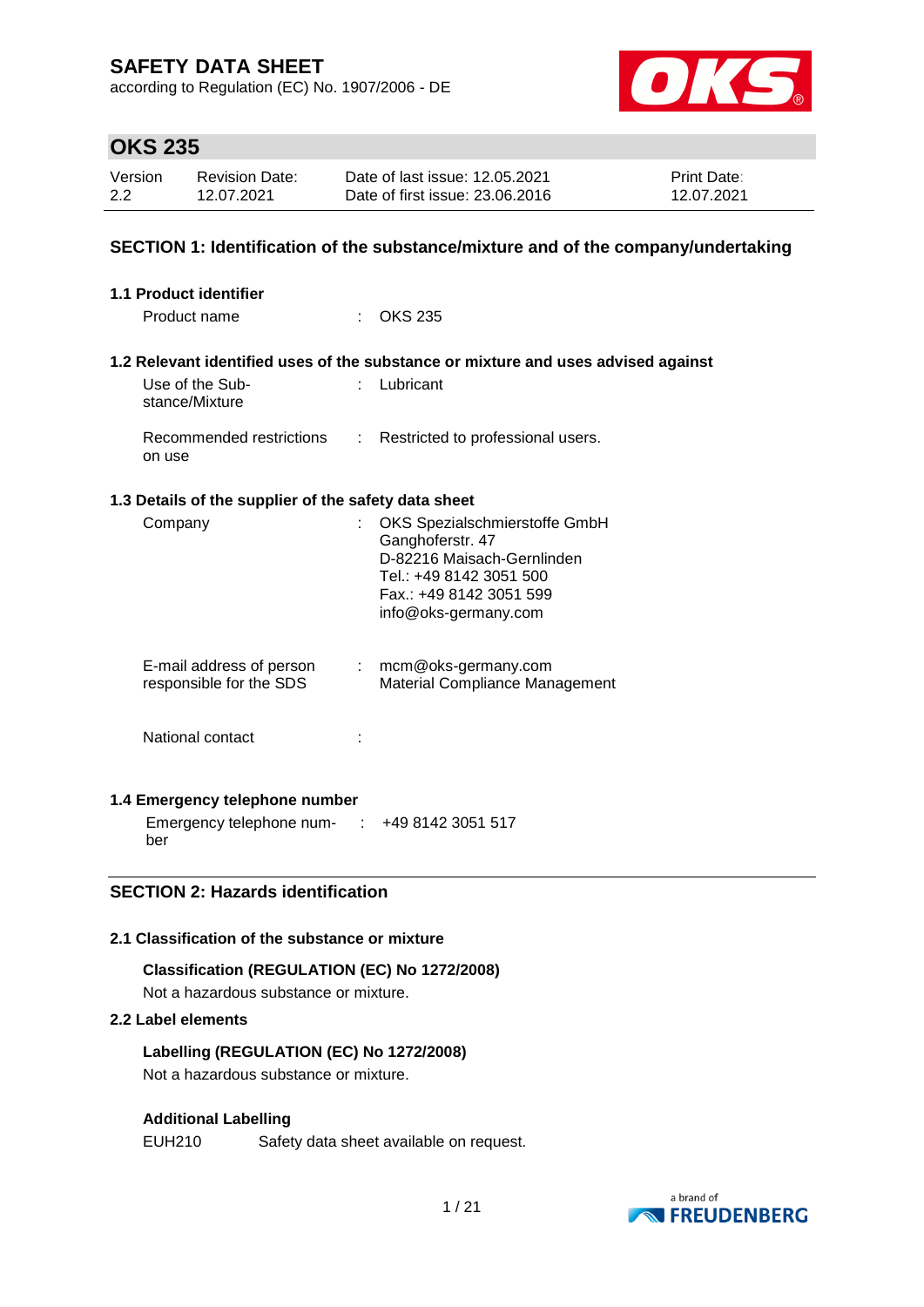according to Regulation (EC) No. 1907/2006 - DE



## **OKS 235**

| Version | <b>Revision Date:</b> | Date of last issue: 12.05.2021  | <b>Print Date:</b> |
|---------|-----------------------|---------------------------------|--------------------|
| 2.2     | 12.07.2021            | Date of first issue: 23,06,2016 | 12.07.2021         |

#### **2.3 Other hazards**

This substance/mixture contains no components considered to be either persistent, bioaccumulative and toxic (PBT), or very persistent and very bioaccumulative (vPvB) at levels of 0.1% or higher.

### **SECTION 3: Composition/information on ingredients**

#### **3.2 Mixtures**

Chemical nature : Mineral oil.

Metal powder

### **Components**

| Chemical name                                                                          | CAS-No.<br>EC-No.<br>Index-No.<br>Registration number                       | Classification                             | Concentration<br>limits<br>M-Factor<br><b>Notes</b> | Concentration<br>(% w/w) |
|----------------------------------------------------------------------------------------|-----------------------------------------------------------------------------|--------------------------------------------|-----------------------------------------------------|--------------------------|
| Kaolin, calcined                                                                       | 92704-41-1<br>296-473-8                                                     | Eye Irrit.2; H319<br><b>STOT SE3; H335</b> |                                                     | $>= 1 - 10$              |
| 2,5-bis(tert-<br>nonyldithio)-1,3,4-<br>thiadiazole                                    | 89347-09-1<br>289-493-3                                                     | Aquatic Chronic3;<br>H412                  |                                                     | $>= 1 - 2.5$             |
| Substances with a workplace exposure limit :                                           |                                                                             |                                            |                                                     |                          |
| Distillates (petroleum),<br>hydrotreated heavy<br>paraffinic; Baseoil -<br>unspecified | 64742-54-7<br>265-157-1<br>649-467-00-8<br>01-2119484627-25-<br><b>XXXX</b> | Not classified                             | Note L                                              | $>= 30 - 50$             |
| distillates (petroleum),<br>solvent-dewaxed<br>heavy paraffinic                        | 64742-65-0<br>265-169-7<br>649-474-00-6<br>01-2119471299-27-<br><b>XXXX</b> | Not classified                             | Note L                                              | $>= 30 - 50$             |
| aluminium powder<br>(stabilised)                                                       | 7429-90-5<br>231-072-3<br>013-002-00-1<br>01-2119529243-45-<br><b>XXXX</b>  | Flam. Sol.1; H228                          |                                                     | $>= 1 - 10$              |

For explanation of abbreviations see section 16.

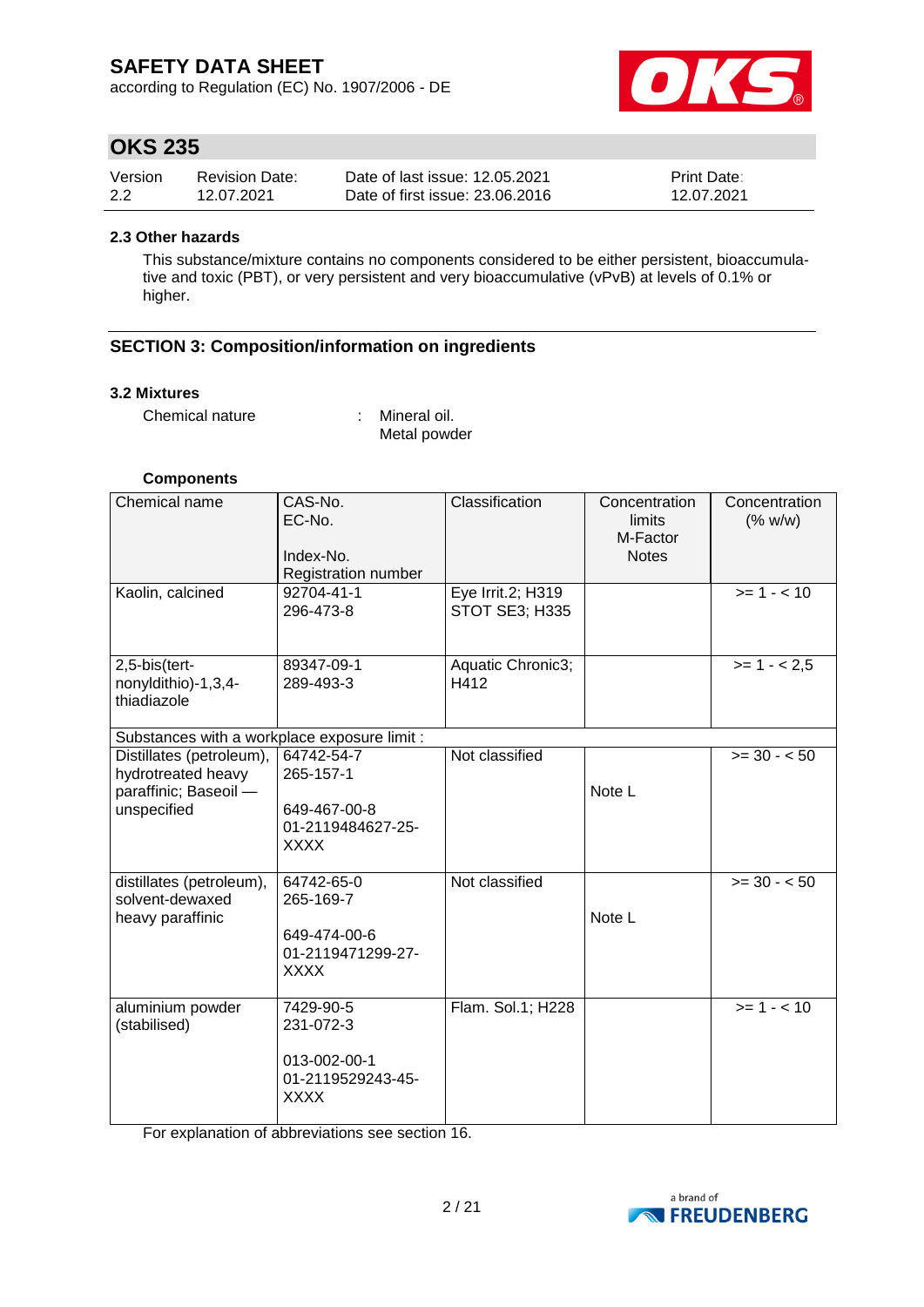according to Regulation (EC) No. 1907/2006 - DE



## **OKS 235**

| Version | <b>Revision Date:</b> | Date of last issue: 12.05.2021  | <b>Print Date:</b> |
|---------|-----------------------|---------------------------------|--------------------|
| 2.2     | 12.07.2021            | Date of first issue: 23,06,2016 | 12.07.2021         |

### **SECTION 4: First aid measures**

| If inhaled<br>Remove person to fresh air. If signs/symptoms continue, get<br>medical attention.<br>Keep patient warm and at rest.<br>tion.<br>In case of skin contact<br>: Remove contaminated clothing. If irritation develops, get med-<br>ical attention.<br>Wash off with soap and water.<br>In case of eye contact<br>for at least 10 minutes.<br>If eye irritation persists, consult a specialist.<br>If swallowed<br>Move the victim to fresh air.<br>Do not induce vomiting without medical advice.<br>4.2 Most important symptoms and effects, both acute and delayed<br>No information available.<br>Symptoms<br><b>Risks</b><br>None known. | 4.1 Description of first aid measures |  |                                                                      |  |  |  |
|--------------------------------------------------------------------------------------------------------------------------------------------------------------------------------------------------------------------------------------------------------------------------------------------------------------------------------------------------------------------------------------------------------------------------------------------------------------------------------------------------------------------------------------------------------------------------------------------------------------------------------------------------------|---------------------------------------|--|----------------------------------------------------------------------|--|--|--|
|                                                                                                                                                                                                                                                                                                                                                                                                                                                                                                                                                                                                                                                        |                                       |  | If breathing is irregular or stopped, administer artificial respira- |  |  |  |
|                                                                                                                                                                                                                                                                                                                                                                                                                                                                                                                                                                                                                                                        |                                       |  |                                                                      |  |  |  |
|                                                                                                                                                                                                                                                                                                                                                                                                                                                                                                                                                                                                                                                        |                                       |  | Rinse immediately with plenty of water, also under the eyelids,      |  |  |  |
|                                                                                                                                                                                                                                                                                                                                                                                                                                                                                                                                                                                                                                                        |                                       |  |                                                                      |  |  |  |
|                                                                                                                                                                                                                                                                                                                                                                                                                                                                                                                                                                                                                                                        |                                       |  |                                                                      |  |  |  |
|                                                                                                                                                                                                                                                                                                                                                                                                                                                                                                                                                                                                                                                        |                                       |  |                                                                      |  |  |  |
|                                                                                                                                                                                                                                                                                                                                                                                                                                                                                                                                                                                                                                                        |                                       |  |                                                                      |  |  |  |

**4.3 Indication of any immediate medical attention and special treatment needed** Treatment : No information available.

### **SECTION 5: Firefighting measures**

### **5.1 Extinguishing media**

| Suitable extinguishing media      | Use water spray, alcohol-resistant foam, dry chemical or car-<br>bon dioxide. |
|-----------------------------------|-------------------------------------------------------------------------------|
| Unsuitable extinguishing<br>media | : High volume water jet                                                       |
|                                   |                                                                               |

### **5.2 Special hazards arising from the substance or mixture**

| Hazardous combustion prod- : Carbon oxides<br>ucts | Nitrogen oxides (NOx)<br>Sulphur oxides |
|----------------------------------------------------|-----------------------------------------|
|                                                    | Metal oxides                            |

### **5.3 Advice for firefighters**

| Special protective equipment | In the event of fire, wear self-contained breathing apparatus. |
|------------------------------|----------------------------------------------------------------|
| for firefighters             | Use personal protective equipment. Exposure to decomposi-      |

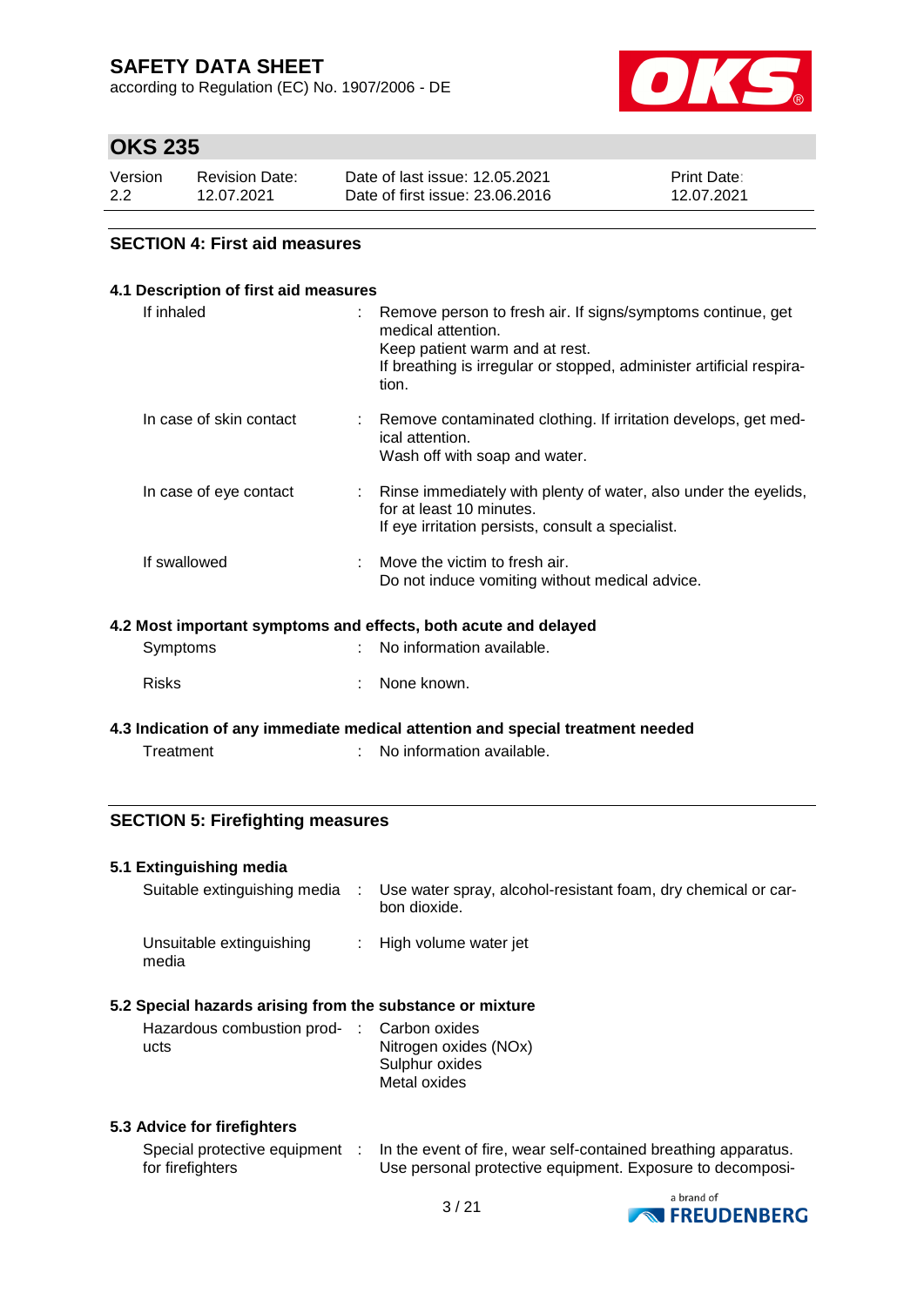according to Regulation (EC) No. 1907/2006 - DE



# **OKS 235**

| Version<br>2.2 | <b>Revision Date:</b><br>12.07.2021 | Date of last issue: 12.05.2021<br><b>Print Date:</b><br>Date of first issue: 23.06.2016<br>12.07.2021 |                                          |  |
|----------------|-------------------------------------|-------------------------------------------------------------------------------------------------------|------------------------------------------|--|
|                |                                     |                                                                                                       | tion products may be a hazard to health. |  |
|                | Further information                 |                                                                                                       | : Standard procedure for chemical fires. |  |

### **SECTION 6: Accidental release measures**

#### **6.1 Personal precautions, protective equipment and emergency procedures**

| Personal precautions          | Evacuate personnel to safe areas.<br>Use the indicated respiratory protection if the occupational<br>exposure limit is exceeded and/or in case of product release<br>(dust).<br>Do not breathe vapours, aerosols.<br>Refer to protective measures listed in sections 7 and 8. |
|-------------------------------|-------------------------------------------------------------------------------------------------------------------------------------------------------------------------------------------------------------------------------------------------------------------------------|
| 6.2 Environmental precautions |                                                                                                                                                                                                                                                                               |

### Environmental precautions : Try to prevent the material from entering drains or water courses. Local authorities should be advised if significant spillages cannot be contained.

### **6.3 Methods and material for containment and cleaning up**

| Methods for cleaning up | Clean up promptly by sweeping or vacuum.          |
|-------------------------|---------------------------------------------------|
|                         | Keep in suitable, closed containers for disposal. |

#### **6.4 Reference to other sections**

For personal protection see section 8.

### **SECTION 7: Handling and storage**

#### **7.1 Precautions for safe handling**

| Advice on safe handling |    | For personal protection see section 8.<br>Smoking, eating and drinking should be prohibited in the ap-<br>plication area.<br>Wash hands and face before breaks and immediately after<br>handling the product. |
|-------------------------|----|---------------------------------------------------------------------------------------------------------------------------------------------------------------------------------------------------------------|
| Hygiene measures        | t. | Wash face, hands and any exposed skin thoroughly after<br>handling.                                                                                                                                           |

### **7.2 Conditions for safe storage, including any incompatibilities**

| : Store in original container. Keep container closed when not in |
|------------------------------------------------------------------|
| use. Keep in a dry, cool and well-ventilated place. Containers   |
| which are opened must be carefully resealed and kept upright     |
| to prevent leakage. Store in accordance with the particular      |
| national regulations. Keep in properly labelled containers.      |
|                                                                  |

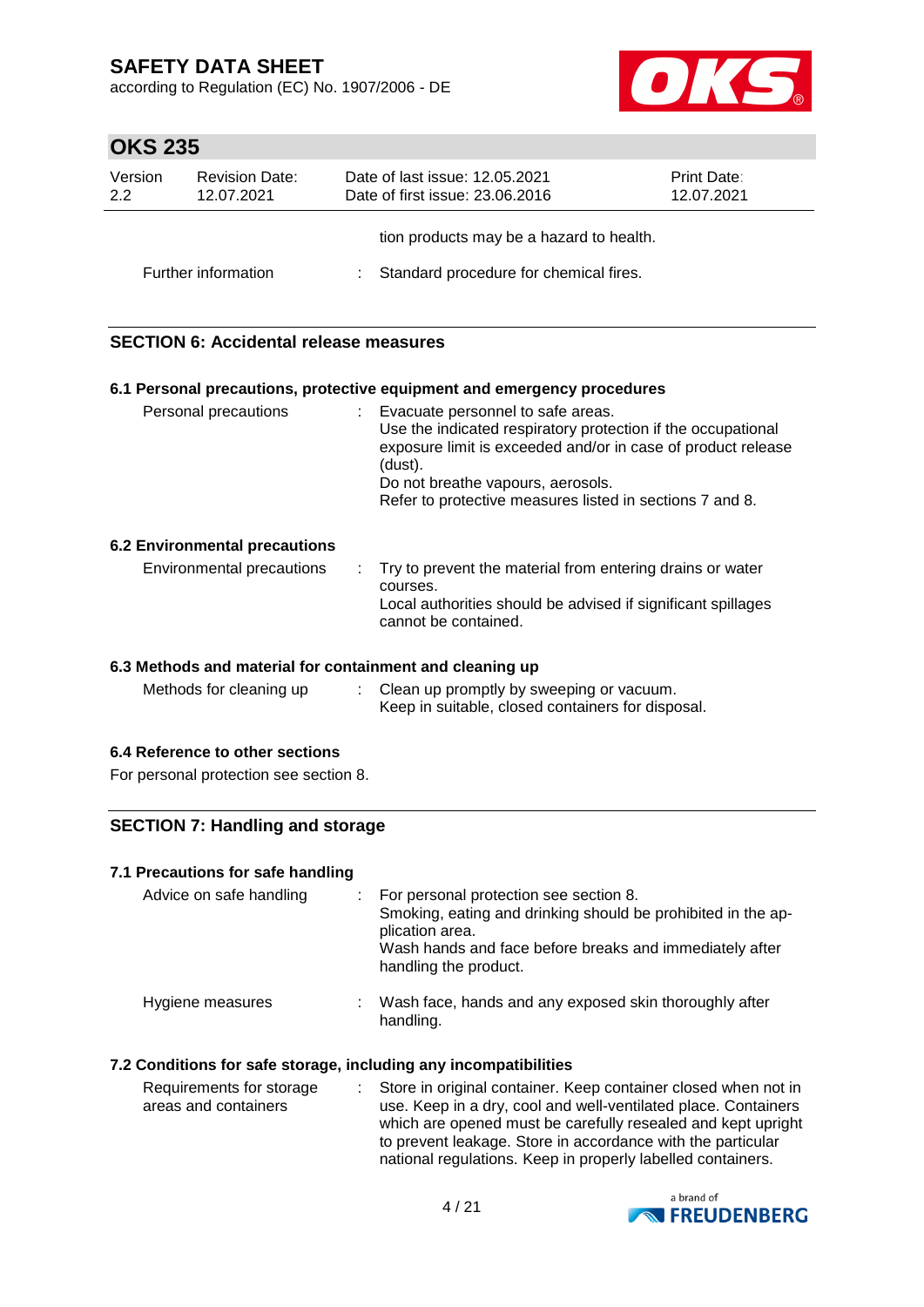according to Regulation (EC) No. 1907/2006 - DE



# **OKS 235**

| Version<br>2.2 | <b>Revision Date:</b><br>12.07.2021        | Date of last issue: 12.05.2021<br>Date of first issue: 23.06.2016 | Print Date:<br>12.07.2021 |
|----------------|--------------------------------------------|-------------------------------------------------------------------|---------------------------|
|                | Storage class (TRGS 510)                   | 11, Combustible Solids                                            |                           |
|                | 7.3 Specific end use(s)<br>Specific use(s) | Specific instructions for handling, not required.                 |                           |

## **SECTION 8: Exposure controls/personal protection**

### **8.1 Control parameters**

### **Occupational Exposure Limits**

| Components                                                                                    | CAS-No.                                                                                                                | Value type (Form<br>of exposure)       | Control parameters                                                           | <b>Basis</b>                                |  |  |  |
|-----------------------------------------------------------------------------------------------|------------------------------------------------------------------------------------------------------------------------|----------------------------------------|------------------------------------------------------------------------------|---------------------------------------------|--|--|--|
| Distillates (petrole-<br>um), hydrotreated<br>heavy paraffinic;<br>Baseoil - un-<br>specified | 64742-54-7                                                                                                             | AGW (Vapour<br>and aerosols)           | $5$ mg/m $3$                                                                 | DE TRGS<br>900<br>$(2018-06-07)$            |  |  |  |
| Peak-limit: excur-<br>sion factor (catego-<br>ry)                                             | 4(11)                                                                                                                  |                                        |                                                                              |                                             |  |  |  |
| Further information                                                                           |                                                                                                                        | is no risk of harming the unborn child | When there is compliance with the OEL and biological tolerance values, there |                                             |  |  |  |
| distillates (petrole-<br>um), solvent-<br>dewaxed heavy<br>paraffinic                         | 64742-65-0                                                                                                             | AGW (Vapour<br>and aerosols)           | $5$ mg/m $3$                                                                 | <b>DE TRGS</b><br>900<br>$(2018-06-07)$     |  |  |  |
| Peak-limit: excur-<br>sion factor (catego-<br>ry)                                             | 4(11)                                                                                                                  |                                        |                                                                              |                                             |  |  |  |
| Further information                                                                           | When there is compliance with the OEL and biological tolerance values, there<br>is no risk of harming the unborn child |                                        |                                                                              |                                             |  |  |  |
| aluminium powder<br>(stabilised)                                                              | 7429-90-5                                                                                                              | AGW (Inhalable<br>fraction)            | 10 mg/m3                                                                     | <b>DE TRGS</b><br>900<br>$(2014 - 04 - 02)$ |  |  |  |
| Peak-limit: excur-<br>sion factor (catego-<br>ry)                                             | 2; (II)                                                                                                                |                                        |                                                                              |                                             |  |  |  |
|                                                                                               |                                                                                                                        | <b>AGW</b> (Alveolate<br>fraction)     | 1,25 mg/m3                                                                   | <b>DE TRGS</b><br>900<br>$(2014 - 04 - 02)$ |  |  |  |
| Peak-limit: excur-<br>sion factor (catego-<br>ry)                                             | 2; (II)                                                                                                                |                                        |                                                                              |                                             |  |  |  |

### **Biological occupational exposure limits**

| Substance name           | CAS-No.   | Control parameters | Sampling time    | <b>Basis</b>    |
|--------------------------|-----------|--------------------|------------------|-----------------|
| aluminium powder (stabi- | 7429-90-5 | Aluminium: 50 µg/g | In case of long- | <b>TRGS 903</b> |
| lised)                   |           | creatinine         | term exposure:   | $(2019-03-$     |

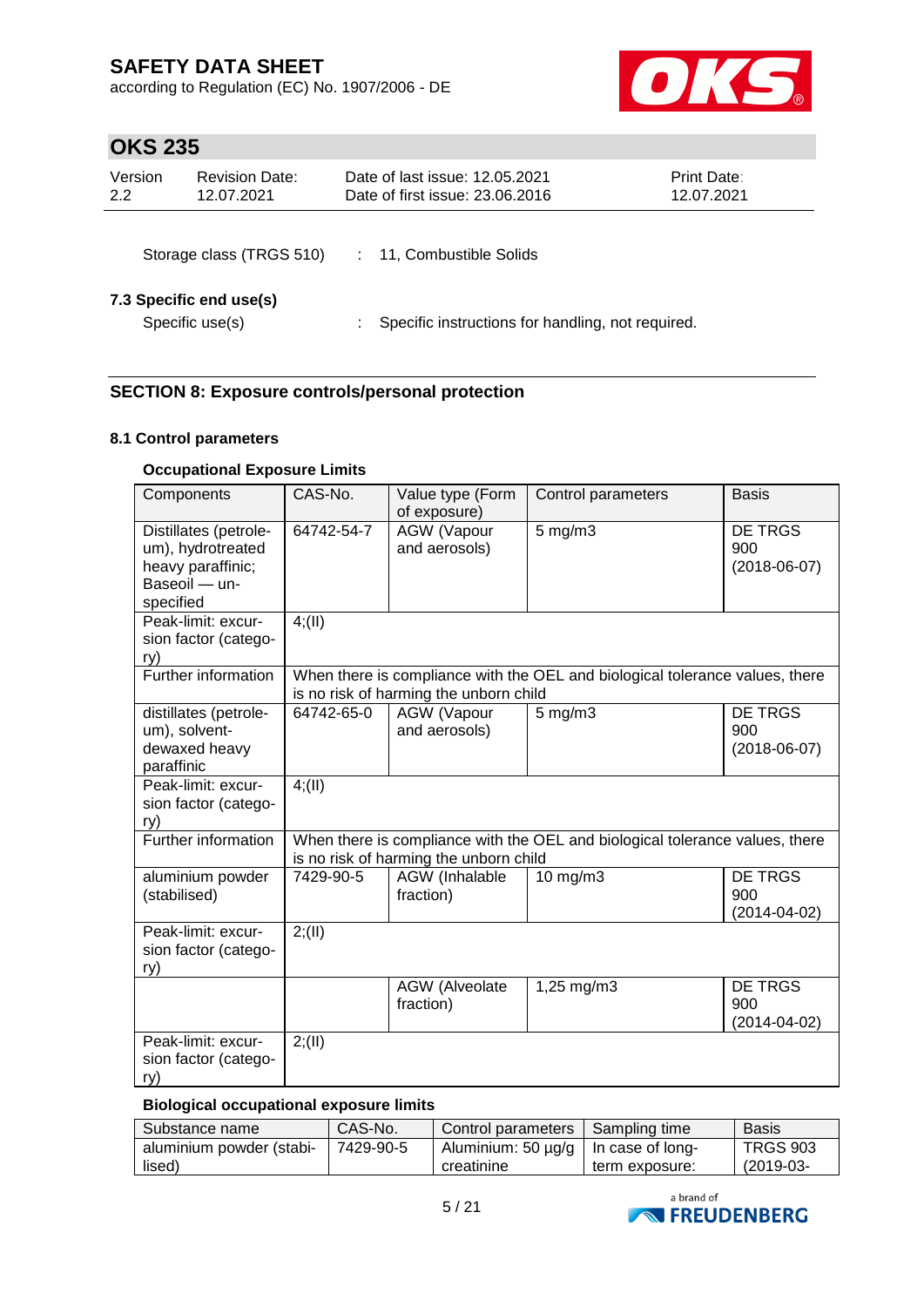according to Regulation (EC) No. 1907/2006 - DE



## **OKS 235**

| Version | <b>Revision Date:</b> | Date of last issue: 12.05.2021  | Print Date:                         |
|---------|-----------------------|---------------------------------|-------------------------------------|
| 2.2     | 12.07.2021            | Date of first issue: 23.06.2016 | 12.07.2021                          |
|         |                       | (Urine)                         | 29)<br>after more than<br>one shift |

#### **Derived No Effect Level (DNEL) according to Regulation (EC) No. 1907/2006:**

| Substance name                                                                           | End Use | Exposure routes | Potential health ef-<br>fects | Value                  |
|------------------------------------------------------------------------------------------|---------|-----------------|-------------------------------|------------------------|
| Distillates (petrole-<br>um), hydrotreated<br>heavy paraffinic;<br>Baseoil - unspecified | Workers | Inhalation      | Long-term local ef-<br>fects  | $5,6$ mg/m $3$         |
| aluminium powder<br>(stabilised)                                                         | Workers | Inhalation      | Long-term systemic<br>effects | $3,72 \,\mathrm{mg/m}$ |
|                                                                                          | Workers | Inhalation      | Long-term local ef-<br>fects  | $3,72 \,\mathrm{mg/m}$ |

### **Predicted No Effect Concentration (PNEC) according to Regulation (EC) No. 1907/2006:**

| Substance name                    | <b>Environmental Compartment</b> | Value                |
|-----------------------------------|----------------------------------|----------------------|
| Distillates (petroleum), hy-      | Oral                             | $9,33$ mg/kg         |
| drotreated heavy paraffinic;      |                                  |                      |
| Baseoil - unspecified             |                                  |                      |
| distillates (petroleum), solvent- | Oral                             | $9,33 \text{ mg/kg}$ |
| dewaxed heavy paraffinic          |                                  |                      |
| aluminium powder (stabilised)     | Fresh water                      | $0,0749$ mg/l        |
|                                   | Sewage treatment plant           | $20 \text{ mg/l}$    |

### **8.2 Exposure controls**

# **Engineering measures** none **Personal protective equipment** Eye protection : Safety glasses with side-shields Hand protection Material : butyl-rubber<br>Break through time : > 10 min Break through time Protective index : Class 1 Remarks : Wear protective gloves. The break through time depends amongst other things on the material, the thickness and the type of glove and therefore has to be measured for each case. The selected protective gloves have to satisfy the specifications of Regulation (EU) 2016/425 and the standard EN 374 derived from it. Respiratory protection : Not required; except in case of aerosol formation. Filter type : Filter type A-P Protective measures : The type of protective equipment must be selected according to the concentration and amount of the dangerous substance

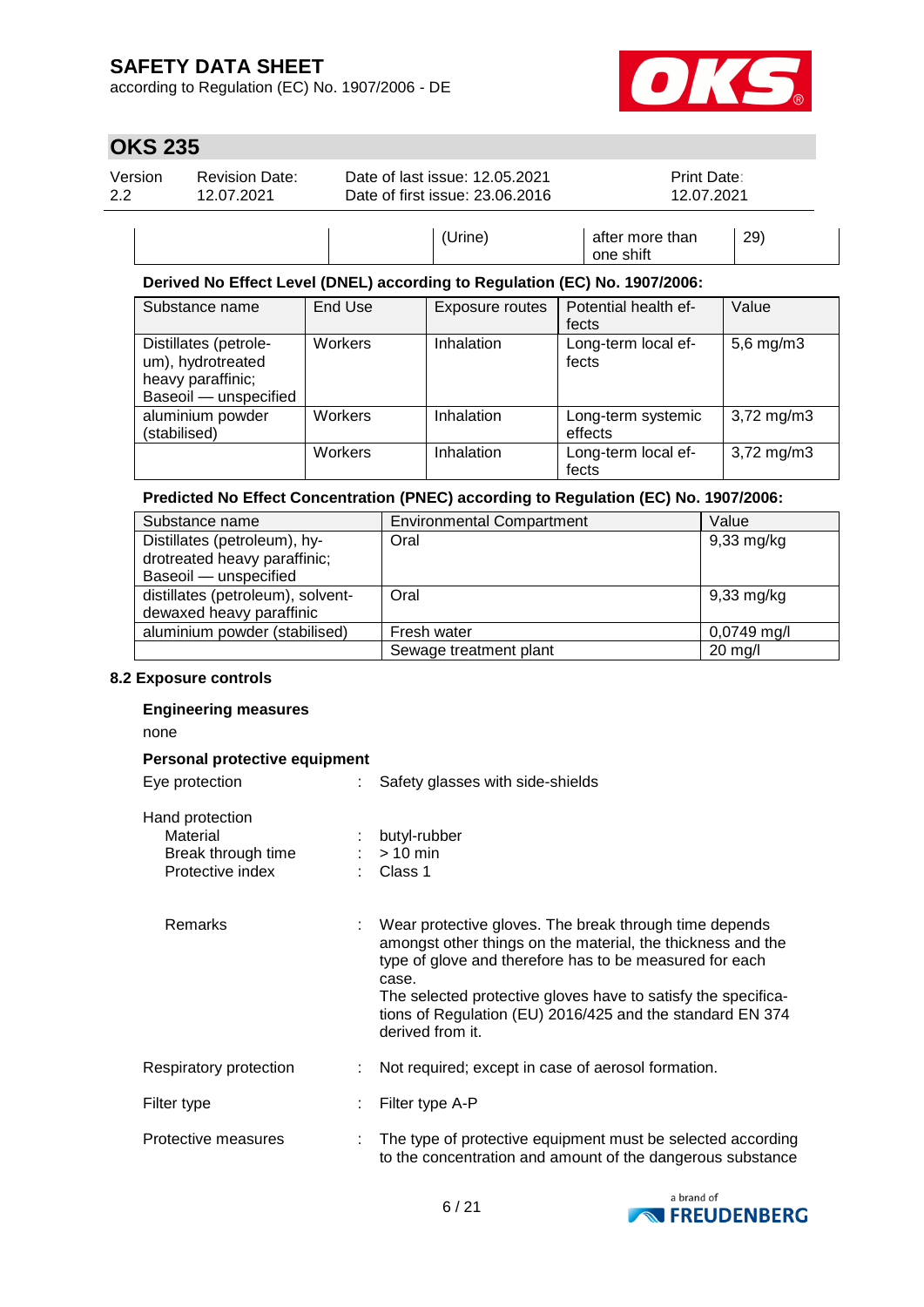according to Regulation (EC) No. 1907/2006 - DE



# **OKS 235**

| Version | Revision Date: | Date of last issue: 12.05.2021  | <b>Print Date:</b> |
|---------|----------------|---------------------------------|--------------------|
| 2.2     | 12.07.2021     | Date of first issue: 23,06,2016 | 12.07.2021         |
|         |                |                                 |                    |

at the specific workplace. Choose body protection in relation to its type, to the concentration and amount of dangerous substances, and to the specific work-place.

### **SECTION 9: Physical and chemical properties**

| 9.1 Information on basic physical and chemical properties<br>Appearance<br>÷.<br>paste |                             |                                                                      |  |  |
|----------------------------------------------------------------------------------------|-----------------------------|----------------------------------------------------------------------|--|--|
| Colour                                                                                 |                             | silver                                                               |  |  |
| Odour                                                                                  | ÷                           | fatty odour, slight                                                  |  |  |
| Odour Threshold                                                                        | ÷                           | No data available                                                    |  |  |
| pH                                                                                     | ÷.                          | Not applicable<br>substance/mixture is non-soluble (in water)        |  |  |
| Drop point                                                                             | ÷.                          | 110 °C                                                               |  |  |
| Boiling point/boiling range                                                            | ÷                           | No data available                                                    |  |  |
| Flash point                                                                            | ÷                           | Not applicable                                                       |  |  |
| Evaporation rate                                                                       | ÷                           | No data available                                                    |  |  |
| Flammability (solid, gas)                                                              | ÷                           | <b>Combustible Solids</b>                                            |  |  |
| Upper explosion limit / Upper<br>flammability limit                                    |                             | : No data available                                                  |  |  |
| Lower explosion limit / Lower :<br>flammability limit                                  |                             | No data available                                                    |  |  |
| Vapour pressure                                                                        | $\mathcal{C}^{\mathcal{C}}$ | < 0,001 hPa (20 $^{\circ}$ C)                                        |  |  |
| Relative vapour density                                                                | ÷.                          | No data available                                                    |  |  |
| Relative density                                                                       | $\mathcal{L}_{\mathcal{A}}$ | 0,92(20 °C)<br>Reference substance: Water<br>The value is calculated |  |  |
| Density                                                                                | $\mathbb{R}^n$              | 0,92 g/cm3<br>(20 °C)                                                |  |  |
| <b>Bulk density</b>                                                                    |                             | No data available                                                    |  |  |

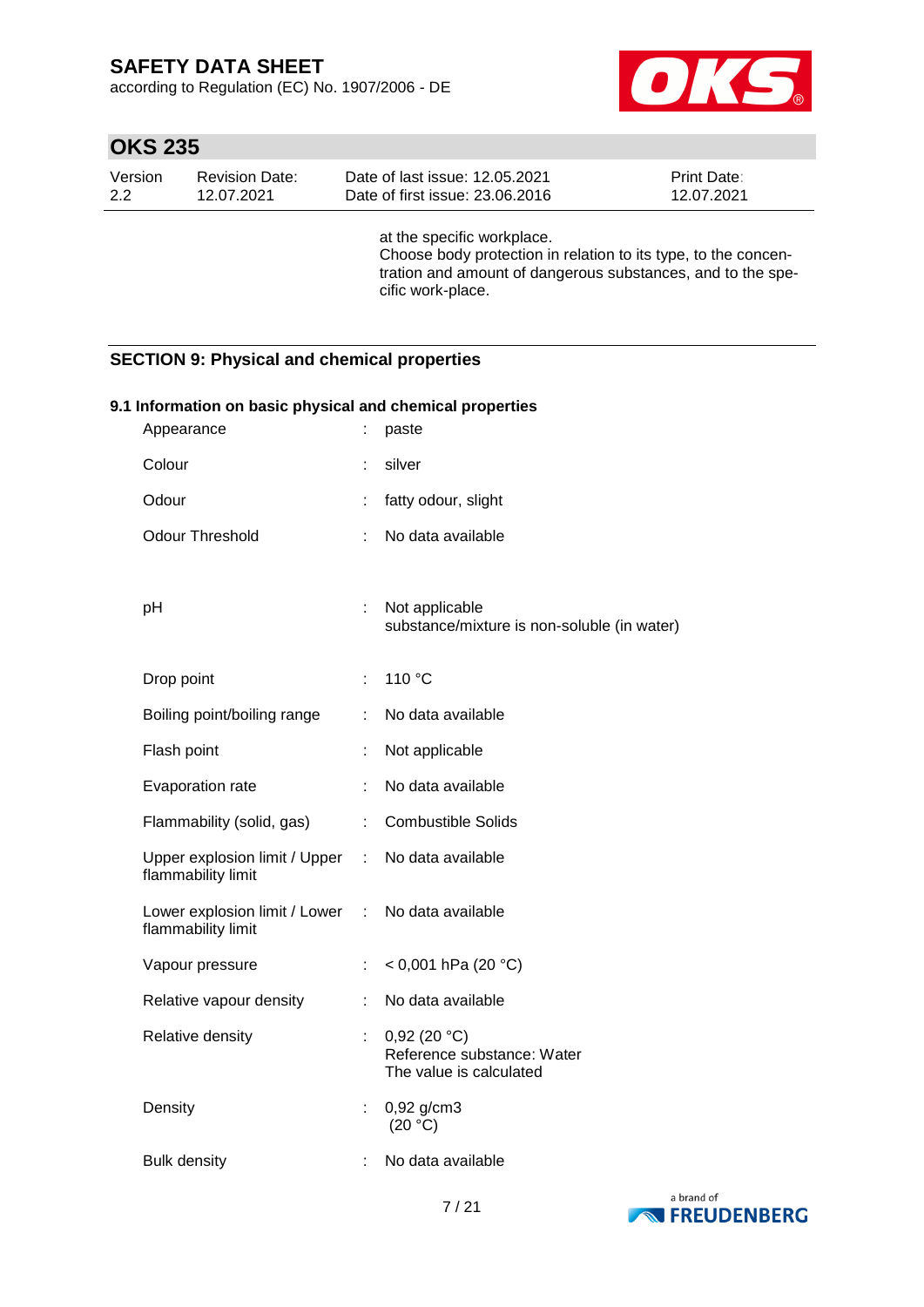according to Regulation (EC) No. 1907/2006 - DE



# **OKS 235**

| Version<br>2.2 |               | <b>Revision Date:</b><br>12.07.2021        |   | Date of last issue: 12.05.2021<br>Date of first issue: 23,06,2016 | Print Date:<br>12.07.2021 |
|----------------|---------------|--------------------------------------------|---|-------------------------------------------------------------------|---------------------------|
|                |               | Solubility(ies)<br>Water solubility        | ÷ | insoluble                                                         |                           |
|                |               | Solubility in other solvents               | ÷ | No data available                                                 |                           |
|                |               | Partition coefficient: n-<br>octanol/water |   | No data available                                                 |                           |
|                |               | Auto-ignition temperature                  | ÷ | No data available                                                 |                           |
|                |               | Decomposition temperature                  |   | No data available                                                 |                           |
|                | Viscosity     | Viscosity, dynamic                         | ÷ | No data available                                                 |                           |
|                |               | Viscosity, kinematic                       |   | Not applicable                                                    |                           |
|                |               | <b>Explosive properties</b>                |   | Not explosive                                                     |                           |
|                |               | Oxidizing properties                       |   | No data available                                                 |                           |
|                |               | 9.2 Other information                      |   |                                                                   |                           |
|                |               | Sublimation point                          | ÷ | No data available                                                 |                           |
|                |               | Metal corrosion rate                       |   | Not corrosive to metals                                           |                           |
|                | Self-ignition |                                            |   | not auto-flammable                                                |                           |

## **SECTION 10: Stability and reactivity**

| <b>10.1 Reactivity</b><br>No hazards to be specially mentioned.   |                                                             |
|-------------------------------------------------------------------|-------------------------------------------------------------|
| <b>10.2 Chemical stability</b><br>Stable under normal conditions. |                                                             |
| 10.3 Possibility of hazardous reactions                           |                                                             |
| Hazardous reactions                                               | No dangerous reaction known under conditions of normal use. |
| 10.4 Conditions to avoid                                          |                                                             |
| Conditions to avoid                                               | No conditions to be specially mentioned.                    |
| 10.5 Incompatible materials                                       |                                                             |
| Materials to avoid                                                | No materials to be especially mentioned.                    |

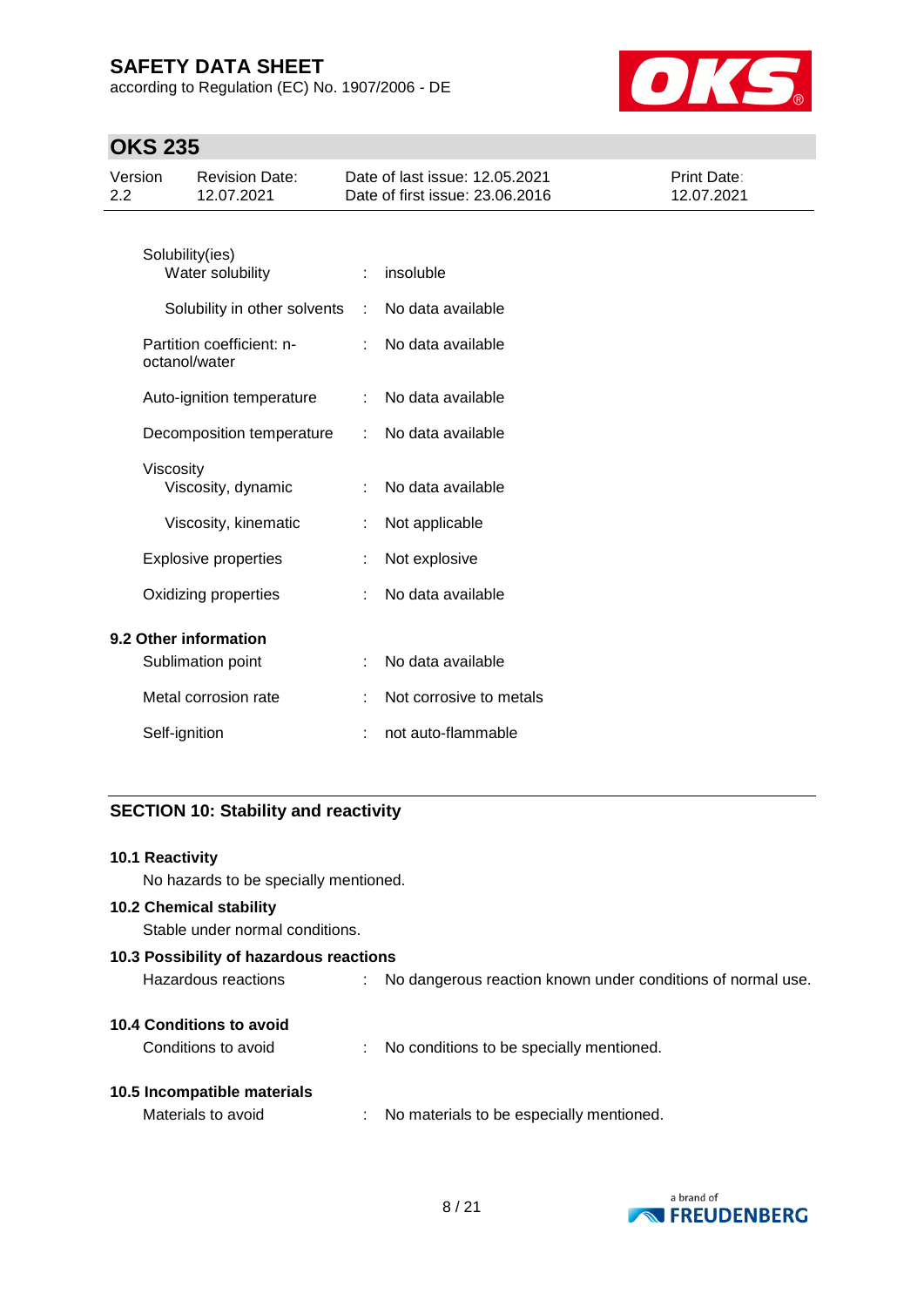according to Regulation (EC) No. 1907/2006 - DE



# **OKS 235**

| Version | <b>Revision Date:</b> | Date of last issue: 12.05.2021  | <b>Print Date:</b> |
|---------|-----------------------|---------------------------------|--------------------|
| 2.2     | 12.07.2021            | Date of first issue: 23,06,2016 | 12.07.2021         |

### **10.6 Hazardous decomposition products**

No decomposition if stored and applied as directed.

## **SECTION 11: Toxicological information**

### **11.1 Information on toxicological effects**

| <b>Acute toxicity</b>                                      |                           |                                                                                                                                                                                                  |
|------------------------------------------------------------|---------------------------|--------------------------------------------------------------------------------------------------------------------------------------------------------------------------------------------------|
| <b>Product:</b>                                            |                           |                                                                                                                                                                                                  |
| Acute oral toxicity                                        |                           | : Remarks: This information is not available.                                                                                                                                                    |
| Acute inhalation toxicity                                  |                           | : Remarks: This information is not available.                                                                                                                                                    |
| <b>Components:</b>                                         |                           |                                                                                                                                                                                                  |
| Kaolin, calcined:                                          |                           |                                                                                                                                                                                                  |
| Acute inhalation toxicity                                  |                           | : Assessment: The substance or mixture is classified as specific<br>target organ toxicant, single exposure, category 3 with respira-<br>tory tract irritation.                                   |
| 2,5-bis(tert-nonyldithio)-1,3,4-thiadiazole:               |                           |                                                                                                                                                                                                  |
| Acute oral toxicity                                        |                           | : LD50 (Rat): $> 10.000$ mg/kg                                                                                                                                                                   |
| Acute dermal toxicity                                      |                           | : LD50 (Rabbit): $> 2.000$ mg/kg                                                                                                                                                                 |
|                                                            |                           | Distillates (petroleum), hydrotreated heavy paraffinic; Baseoil — unspecified:                                                                                                                   |
| Acute oral toxicity                                        | ÷.                        | LD50 (Rat): $> 5.000$ mg/kg<br>Method: OECD Test Guideline 401<br>GLP: yes                                                                                                                       |
| Acute inhalation toxicity                                  |                           | : $LC50 (Rat): > 5,53 mg/l$<br>Exposure time: 4 h<br>Test atmosphere: dust/mist<br>Method: OECD Test Guideline 403<br>Assessment: The substance or mixture has no acute inhala-<br>tion toxicity |
| Acute dermal toxicity                                      |                           | : LD50 (Rabbit): $> 5.000$ mg/kg<br>Method: OECD Test Guideline 402                                                                                                                              |
| distillates (petroleum), solvent-dewaxed heavy paraffinic: |                           |                                                                                                                                                                                                  |
| Acute oral toxicity                                        | ÷.                        | LD50 (Rat): $> 5.000$ mg/kg<br>Method: OECD Test Guideline 401                                                                                                                                   |
| Acute dermal toxicity                                      | $\mathbb{Z}^{\mathbb{Z}}$ | LD50 (Rabbit): $> 5.000$ mg/kg<br>Method: OECD Test Guideline 402                                                                                                                                |

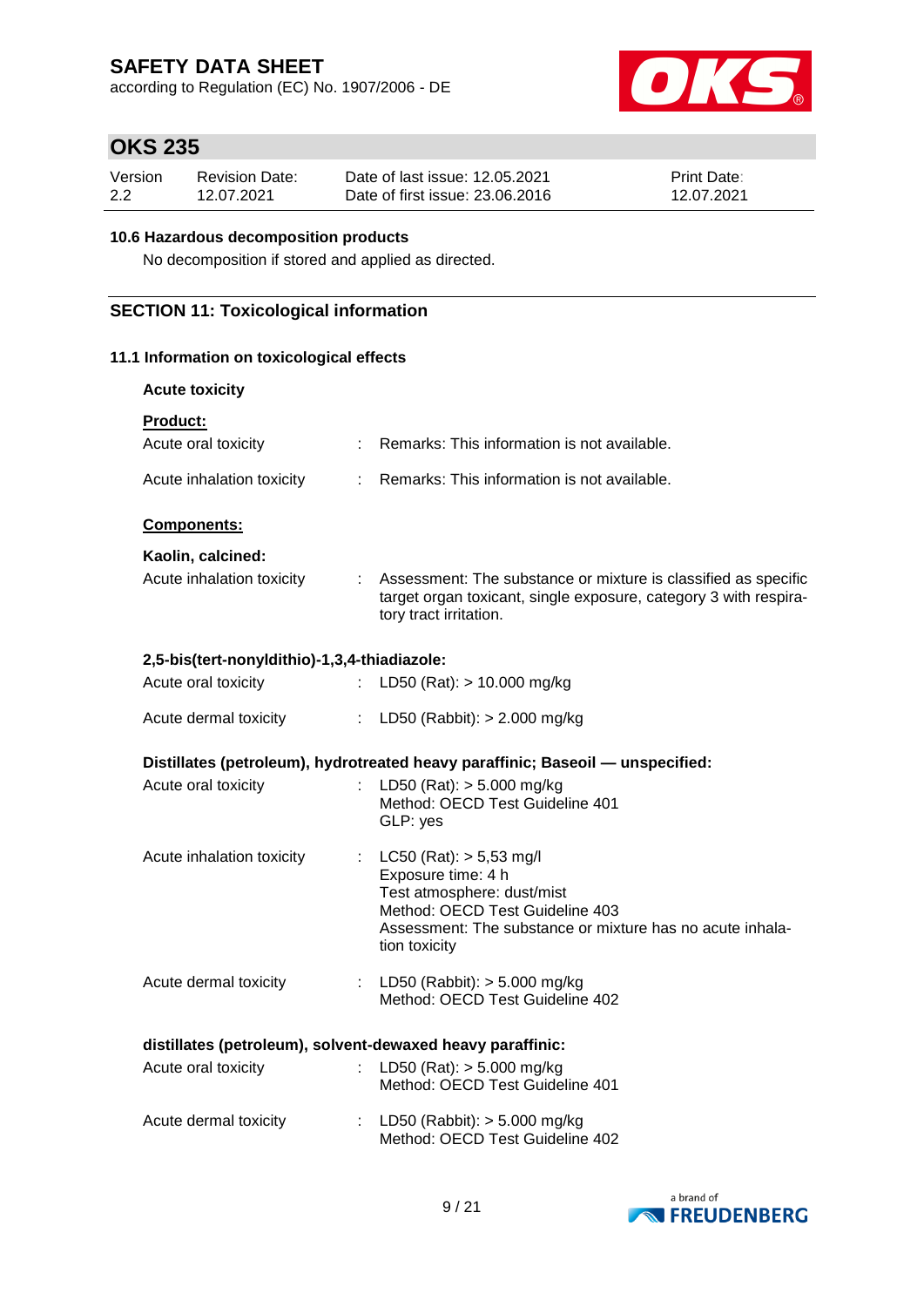according to Regulation (EC) No. 1907/2006 - DE



# **OKS 235**

| Version                                   | <b>Revision Date:</b><br>12.07.2021 |                             | Date of last issue: 12.05.2021<br>Date of first issue: 23.06.2016                                                                                             | Print Date:<br>12.07.2021 |
|-------------------------------------------|-------------------------------------|-----------------------------|---------------------------------------------------------------------------------------------------------------------------------------------------------------|---------------------------|
|                                           | aluminium powder (stabilised):      |                             |                                                                                                                                                               |                           |
|                                           | Acute inhalation toxicity           |                             | : LC50 (Rat): $> 5,09$ mg/l<br>Exposure time: 4 h<br>Test atmosphere: dust/mist<br>Assessment: The substance or mixture has no acute inhala-<br>tion toxicity |                           |
|                                           | <b>Skin corrosion/irritation</b>    |                             |                                                                                                                                                               |                           |
| Product:                                  |                                     |                             |                                                                                                                                                               |                           |
| <b>Remarks</b>                            |                                     | $\mathcal{F}_{\mathcal{A}}$ | This information is not available.                                                                                                                            |                           |
|                                           | Components:                         |                             |                                                                                                                                                               |                           |
|                                           | Kaolin, calcined:                   |                             |                                                                                                                                                               |                           |
| Result                                    |                                     |                             | Repeated exposure may cause skin dryness or cracking.                                                                                                         |                           |
|                                           |                                     |                             | Distillates (petroleum), hydrotreated heavy paraffinic; Baseoil - unspecified:                                                                                |                           |
| Species<br>Method<br>Result<br><b>GLP</b> | Assessment                          |                             | Rabbit<br>No skin irritation<br><b>OECD Test Guideline 404</b><br>No skin irritation<br>yes                                                                   |                           |
|                                           |                                     |                             | distillates (petroleum), solvent-dewaxed heavy paraffinic:                                                                                                    |                           |
| Species                                   |                                     |                             | Rabbit                                                                                                                                                        |                           |
|                                           | Assessment                          |                             | No skin irritation                                                                                                                                            |                           |
| Method                                    |                                     |                             | <b>OECD Test Guideline 404</b>                                                                                                                                |                           |
| Result<br><b>GLP</b>                      |                                     |                             | No skin irritation<br>yes                                                                                                                                     |                           |
|                                           | aluminium powder (stabilised):      |                             |                                                                                                                                                               |                           |
| Species                                   |                                     |                             | Rabbit                                                                                                                                                        |                           |
|                                           | Assessment                          |                             | : No skin irritation                                                                                                                                          |                           |
| Result                                    |                                     |                             | : No skin irritation                                                                                                                                          |                           |
|                                           | Serious eye damage/eye irritation   |                             |                                                                                                                                                               |                           |
| Product:                                  |                                     |                             |                                                                                                                                                               |                           |
| Remarks                                   |                                     |                             | This information is not available.                                                                                                                            |                           |
|                                           | Components:                         |                             |                                                                                                                                                               |                           |
|                                           | Kaolin, calcined:                   |                             |                                                                                                                                                               |                           |
| Result                                    |                                     |                             | Irritating to eyes.                                                                                                                                           |                           |

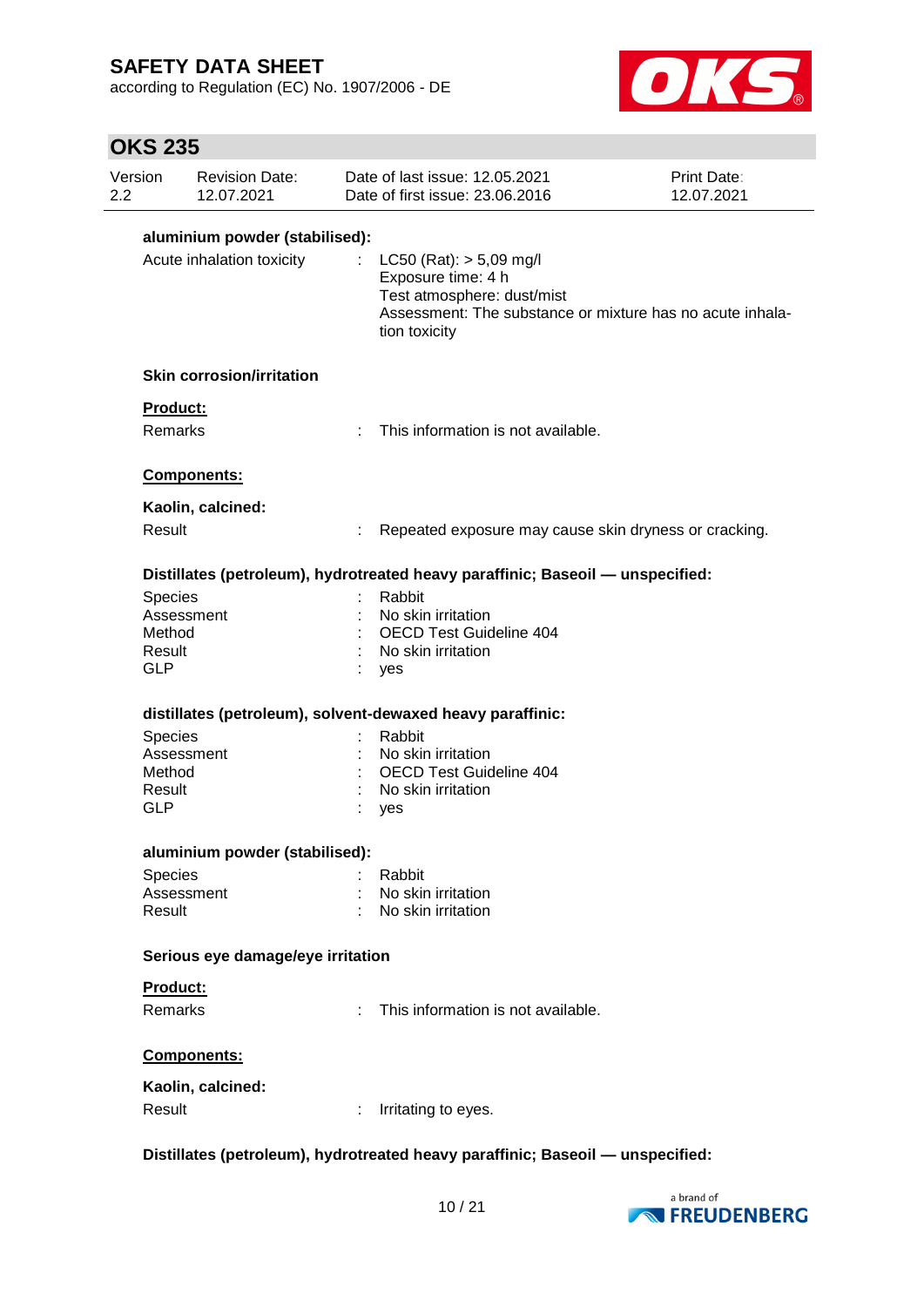according to Regulation (EC) No. 1907/2006 - DE



| <b>OKS 235</b>                                          |                                     |    |                                                                                                                                 |                           |
|---------------------------------------------------------|-------------------------------------|----|---------------------------------------------------------------------------------------------------------------------------------|---------------------------|
| Version<br>2.2                                          | <b>Revision Date:</b><br>12.07.2021 |    | Date of last issue: 12.05.2021<br>Date of first issue: 23.06.2016                                                               | Print Date:<br>12.07.2021 |
| Species<br>Assessment<br>Method<br>Result<br><b>GLP</b> |                                     |    | Rabbit<br>No eye irritation<br><b>OECD Test Guideline 405</b><br>No eye irritation<br>yes                                       |                           |
|                                                         |                                     |    | distillates (petroleum), solvent-dewaxed heavy paraffinic:                                                                      |                           |
| <b>Species</b><br>Method<br>Result<br><b>GLP</b>        | Assessment                          |    | Rabbit<br>No eye irritation<br><b>OECD Test Guideline 405</b><br>No eye irritation<br>yes                                       |                           |
|                                                         | aluminium powder (stabilised):      |    |                                                                                                                                 |                           |
| Species<br>Result                                       | Assessment                          |    | Rabbit<br>No eye irritation<br>No eye irritation                                                                                |                           |
|                                                         | Respiratory or skin sensitisation   |    |                                                                                                                                 |                           |
| <b>Product:</b>                                         |                                     |    |                                                                                                                                 |                           |
| Remarks                                                 |                                     | ÷. | This information is not available.                                                                                              |                           |
|                                                         | Components:                         |    |                                                                                                                                 |                           |
|                                                         |                                     |    | Distillates (petroleum), hydrotreated heavy paraffinic; Baseoil - unspecified:                                                  |                           |
| <b>Species</b><br>Method<br>Result<br><b>GLP</b>        | Assessment                          |    | Guinea pig<br>Does not cause skin sensitisation.<br><b>OECD Test Guideline 406</b><br>Does not cause skin sensitisation.<br>yes |                           |
|                                                         |                                     |    | distillates (petroleum), solvent-dewaxed heavy paraffinic:                                                                      |                           |
| Species<br>Method<br>Result<br><b>GLP</b>               | Assessment                          |    | Guinea pig<br>Does not cause skin sensitisation.<br><b>OECD Test Guideline 406</b><br>Does not cause skin sensitisation.<br>ves |                           |

: yes

### **aluminium powder (stabilised):**

| Species    | : Guinea pig                                         |
|------------|------------------------------------------------------|
| Assessment | : Did not cause sensitisation on laboratory animals. |
| Result     | : Did not cause sensitisation on laboratory animals. |

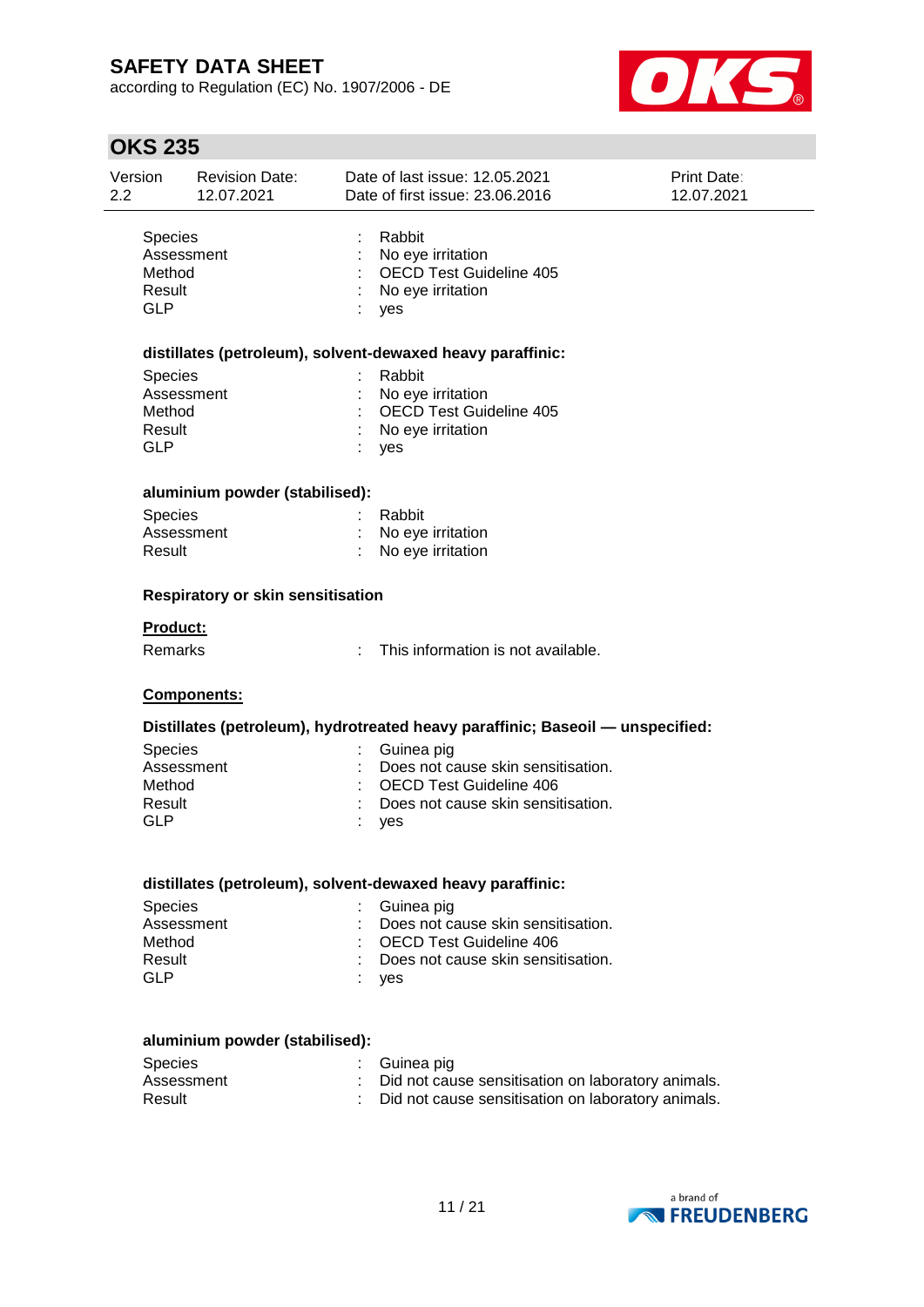according to Regulation (EC) No. 1907/2006 - DE



# **OKS 235**

| Version<br>2.2 | <b>Revision Date:</b><br>12.07.2021 |    | Date of last issue: 12.05.2021<br>Date of first issue: 23.06.2016                                                                                         | Print Date:<br>12.07.2021 |
|----------------|-------------------------------------|----|-----------------------------------------------------------------------------------------------------------------------------------------------------------|---------------------------|
|                | <b>Germ cell mutagenicity</b>       |    |                                                                                                                                                           |                           |
|                | <b>Product:</b>                     |    |                                                                                                                                                           |                           |
|                | Genotoxicity in vitro               |    | Remarks: No data available                                                                                                                                |                           |
|                | Genotoxicity in vivo                |    | Remarks: No data available                                                                                                                                |                           |
|                | <b>Components:</b>                  |    |                                                                                                                                                           |                           |
|                |                                     |    | distillates (petroleum), solvent-dewaxed heavy paraffinic:                                                                                                |                           |
|                | Genotoxicity in vitro               |    | Test system: Salmonella typhimurium<br>Metabolic activation: with and without metabolic activation<br>Method: OECD Test Guideline 471<br>Result: negative |                           |
|                | Genotoxicity in vivo                |    | Species: Mouse<br><b>Application Route: Oral</b><br>Method: OECD Test Guideline 474<br>Result: negative                                                   |                           |
|                | Carcinogenicity                     |    |                                                                                                                                                           |                           |
|                | <b>Product:</b>                     |    |                                                                                                                                                           |                           |
|                | Remarks                             |    | No data available                                                                                                                                         |                           |
|                | Components:                         |    |                                                                                                                                                           |                           |
|                |                                     |    | Distillates (petroleum), hydrotreated heavy paraffinic; Baseoil - unspecified:                                                                            |                           |
| ment           | Carcinogenicity - Assess-<br>:      |    | Not classifiable as a human carcinogen.                                                                                                                   |                           |
|                |                                     |    | distillates (petroleum), solvent-dewaxed heavy paraffinic:                                                                                                |                           |
|                | Species                             |    |                                                                                                                                                           |                           |
|                | <b>Application Route</b><br>Method  |    | Dermal<br><b>OECD Test Guideline 451</b>                                                                                                                  |                           |
|                | Result                              |    | negative                                                                                                                                                  |                           |
|                | <b>Reproductive toxicity</b>        |    |                                                                                                                                                           |                           |
|                | <b>Product:</b>                     |    |                                                                                                                                                           |                           |
|                | Effects on fertility                |    | Remarks: No data available                                                                                                                                |                           |
| ment           | Effects on foetal develop-          |    | : Remarks: No data available                                                                                                                              |                           |
|                | Components:                         |    |                                                                                                                                                           |                           |
|                |                                     |    | Distillates (petroleum), hydrotreated heavy paraffinic; Baseoil - unspecified:                                                                            |                           |
|                | Reproductive toxicity - As-         | ÷. | No toxicity to reproduction                                                                                                                               |                           |

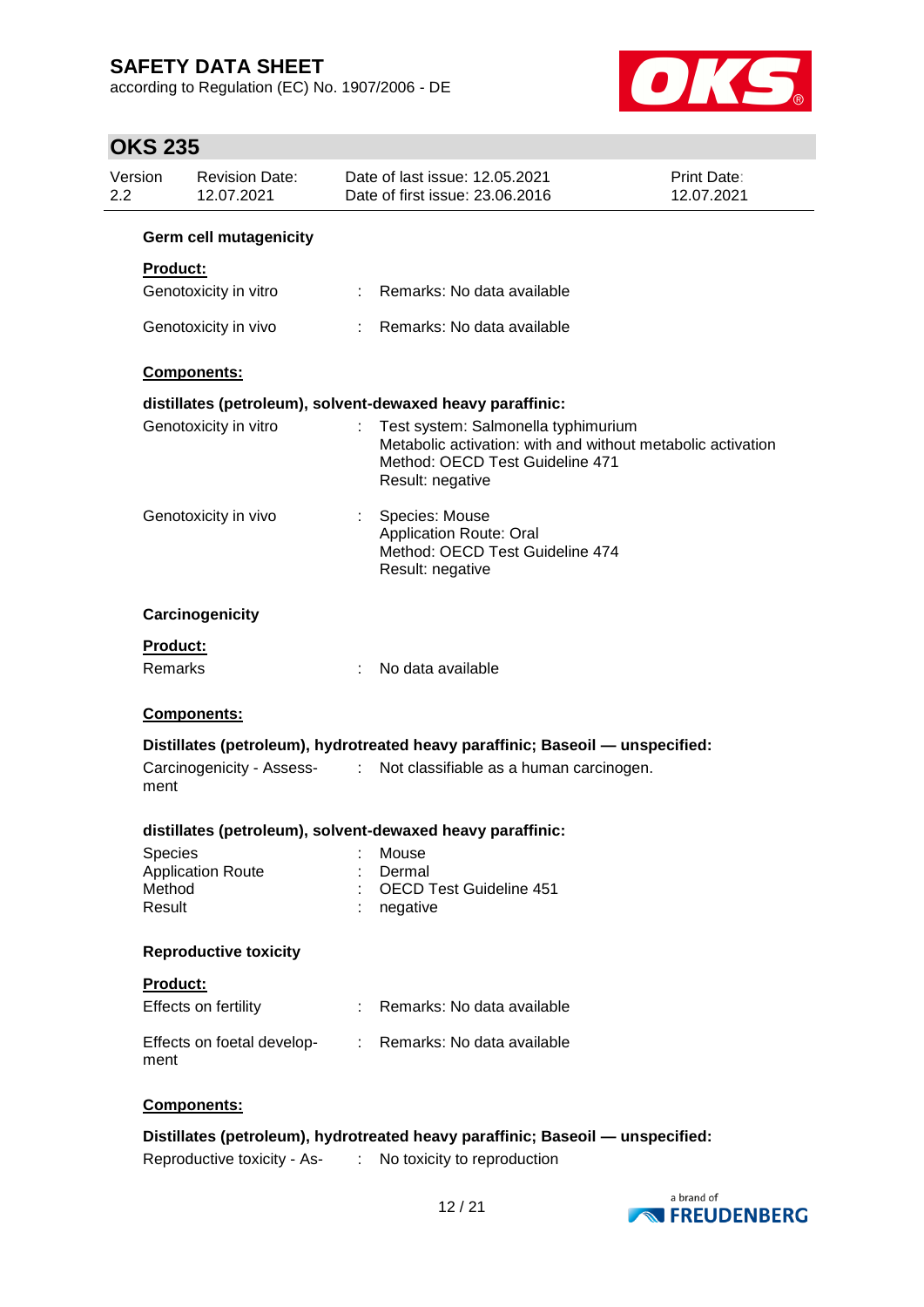according to Regulation (EC) No. 1907/2006 - DE



## **OKS 235**

| Version | Revision Date: | Date of last issue: 12.05.2021  | <b>Print Date:</b> |
|---------|----------------|---------------------------------|--------------------|
| 2.2     | 12.07.2021     | Date of first issue: 23,06,2016 | 12.07.2021         |

sessment

### **distillates (petroleum), solvent-dewaxed heavy paraffinic:**

| Effects on foetal develop- | : Species: Rat                                         |
|----------------------------|--------------------------------------------------------|
| ment                       | Application Route: Dermal                              |
|                            | General Toxicity Maternal: NOAEL: 30 mg/kg body weight |
|                            | Developmental Toxicity: NOAEL: 30 mg/kg body weight    |
|                            | Method: OECD Test Guideline 414                        |

### **STOT - single exposure**

#### **Components:**

#### **Kaolin, calcined:**

| Exposure routes | Inhalation                                                        |
|-----------------|-------------------------------------------------------------------|
| Assessment      | : The substance or mixture is classified as specific target organ |
|                 | toxicant, single exposure, category 3 with respiratory tract      |
|                 | <i>irritation.</i>                                                |

#### **Repeated dose toxicity**

### **Product:**

Remarks : This information is not available.

### **Aspiration toxicity**

### **Product:**

This information is not available.

### **Components:**

### **Distillates (petroleum), hydrotreated heavy paraffinic; Baseoil — unspecified:**

No aspiration toxicity classification

### **distillates (petroleum), solvent-dewaxed heavy paraffinic:**

No aspiration toxicity classification

### **Further information**

### **Product:**

Remarks : Information given is based on data on the components and the toxicology of similar products.

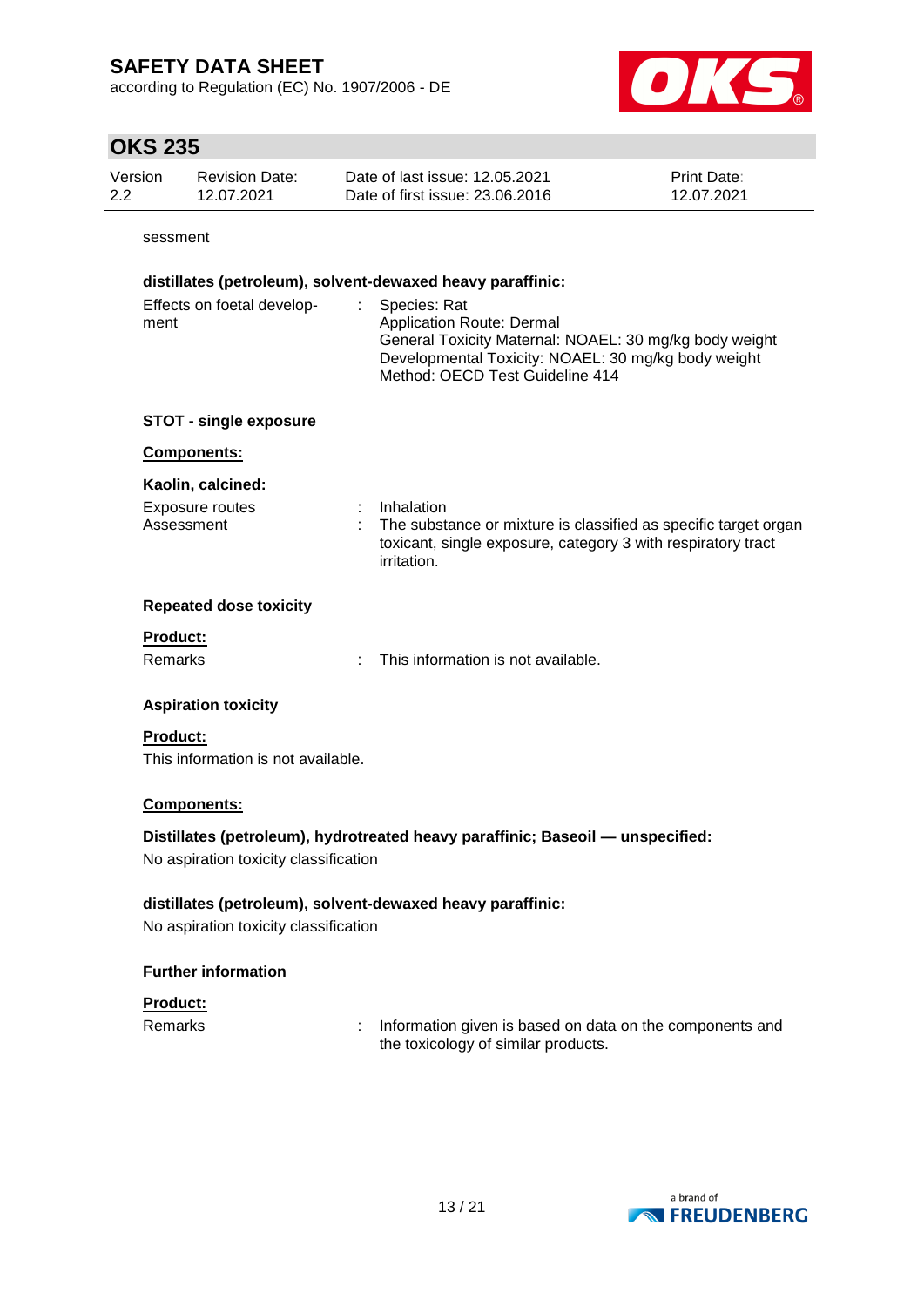according to Regulation (EC) No. 1907/2006 - DE



# **OKS 235**

| Version | Revision Date: | Date of last issue: 12.05.2021  | <b>Print Date:</b> |
|---------|----------------|---------------------------------|--------------------|
| 2.2     | 12.07.2021     | Date of first issue: 23,06,2016 | 12.07.2021         |

## **SECTION 12: Ecological information**

### **12.1 Toxicity**

| Product:                                                                                       |                                                                                                                                                                                     |
|------------------------------------------------------------------------------------------------|-------------------------------------------------------------------------------------------------------------------------------------------------------------------------------------|
| Toxicity to fish                                                                               | : Remarks: No data available                                                                                                                                                        |
| Toxicity to daphnia and other : Remarks: No data available<br>aquatic invertebrates            |                                                                                                                                                                                     |
| Toxicity to algae/aquatic<br>plants                                                            | : Remarks: No data available                                                                                                                                                        |
| Toxicity to microorganisms                                                                     | Remarks: No data available                                                                                                                                                          |
| Components:                                                                                    |                                                                                                                                                                                     |
| 2,5-bis(tert-nonyldithio)-1,3,4-thiadiazole:                                                   |                                                                                                                                                                                     |
| Toxicity to fish                                                                               | $LC50$ (Fish): $> 10 - 100$ mg/l<br>Exposure time: 96 h                                                                                                                             |
| aquatic invertebrates                                                                          | Toxicity to daphnia and other : (Daphnia magna (Water flea)): > 10 - 100 mg/l<br>Exposure time: 48 h                                                                                |
| Toxicity to algae/aquatic<br>plants                                                            | : $EC50: > 10 - 100$ mg/l<br>Exposure time: 72 h                                                                                                                                    |
|                                                                                                |                                                                                                                                                                                     |
|                                                                                                | Distillates (petroleum), hydrotreated heavy paraffinic; Baseoil — unspecified:                                                                                                      |
| Toxicity to fish                                                                               | LC50 (Pimephales promelas (fathead minnow)): > 100 mg/l<br>Exposure time: 96 h<br>Test Type: static test<br>Method: OECD Test Guideline 203<br>GLP: yes                             |
|                                                                                                |                                                                                                                                                                                     |
| aquatic invertebrates                                                                          | Toxicity to daphnia and other : EC50 (Daphnia magna (Water flea)): > 10.000 mg/l<br>Exposure time: 48 h<br>Test Type: Immobilization<br>Method: OECD Test Guideline 202<br>GLP: yes |
| Toxicity to daphnia and other : NOEC: 10 mg/l<br>aquatic invertebrates (Chron-<br>ic toxicity) | Exposure time: 21 d<br>Species: Daphnia magna (Water flea)<br>Test Type: semi-static test<br>Method: OECD Test Guideline 211<br>GLP: yes                                            |



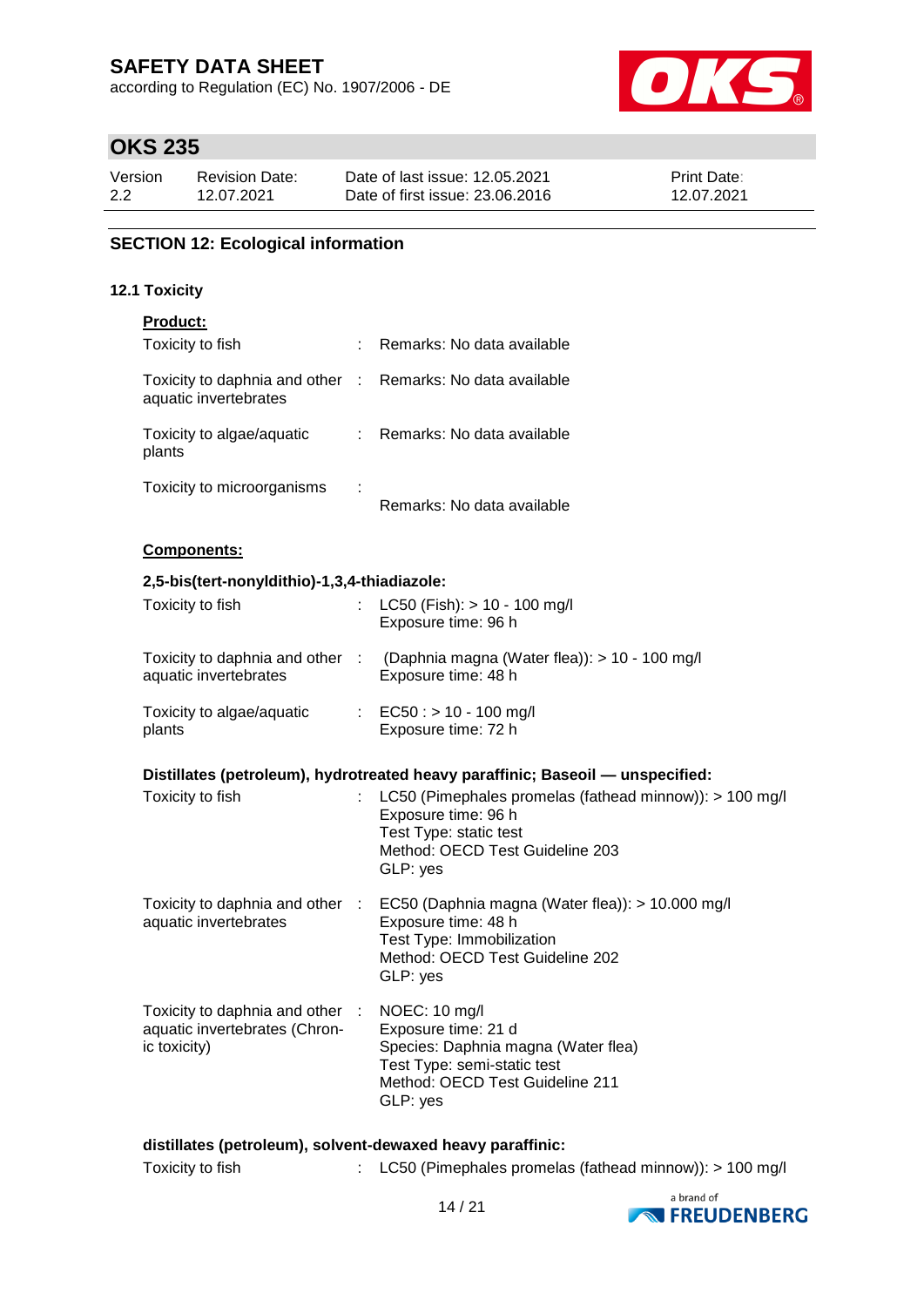according to Regulation (EC) No. 1907/2006 - DE



# **OKS 235**

| Version<br>2.2 |              | <b>Revision Date:</b><br>12.07.2021                              |    | Date of last issue: 12.05.2021<br>Date of first issue: 23.06.2016                                                                                                    | Print Date:<br>12.07.2021 |
|----------------|--------------|------------------------------------------------------------------|----|----------------------------------------------------------------------------------------------------------------------------------------------------------------------|---------------------------|
|                |              |                                                                  |    | Exposure time: 96 h<br>Test Type: static test<br>Method: OECD Test Guideline 203<br>GLP: yes                                                                         |                           |
|                |              | aquatic invertebrates                                            |    | Toxicity to daphnia and other : EC50 (Daphnia magna (Water flea)): > 10.000 mg/l<br>Exposure time: 48 h<br>Test Type: static test<br>Method: OECD Test Guideline 202 |                           |
|                | plants       | Toxicity to algae/aquatic                                        |    | NOEC (Pseudokirchneriella subcapitata (green algae)): > 100<br>mg/l<br>Exposure time: 72 h<br>Test Type: static test<br>Method: OECD Test Guideline 201              |                           |
|                | ic toxicity) | Toxicity to daphnia and other :<br>aquatic invertebrates (Chron- |    | NOEC: 10 mg/l<br>Exposure time: 21 d<br>Species: Daphnia magna (Water flea)                                                                                          |                           |
|                |              | aluminium powder (stabilised):                                   |    |                                                                                                                                                                      |                           |
|                |              | Toxicity to fish                                                 |    | LC50 (Oncorhynchus mykiss (rainbow trout)): 0,12 mg/l<br>Exposure time: 96 h<br>Test Type: static test<br>Remarks: No toxicity at the limit of solubility            |                           |
|                |              | <b>Ecotoxicology Assessment</b>                                  |    |                                                                                                                                                                      |                           |
|                |              | Acute aquatic toxicity                                           | ÷  | This product has no known ecotoxicological effects.                                                                                                                  |                           |
|                |              | Chronic aquatic toxicity                                         | ÷. | This product has no known ecotoxicological effects.                                                                                                                  |                           |
|                |              | 12.2 Persistence and degradability                               |    |                                                                                                                                                                      |                           |
|                | Product:     |                                                                  |    |                                                                                                                                                                      |                           |
|                |              | Biodegradability                                                 |    | : Remarks: No data available                                                                                                                                         |                           |
|                | ity          |                                                                  |    | Physico-chemical removabil- : Remarks: No data available                                                                                                             |                           |
|                |              | Components:                                                      |    |                                                                                                                                                                      |                           |
|                |              | 2,5-bis(tert-nonyldithio)-1,3,4-thiadiazole:                     |    |                                                                                                                                                                      |                           |
|                |              | Biodegradability                                                 | ÷. | Result: Not readily biodegradable.                                                                                                                                   |                           |
|                |              |                                                                  |    | Distillates (petroleum), hydrotreated heavy paraffinic; Baseoil — unspecified:                                                                                       |                           |
|                |              | Biodegradability                                                 |    | Test Type: aerobic<br>Inoculum: activated sludge<br>Result: Not rapidly biodegradable<br>Biodegradation: 3 %                                                         |                           |

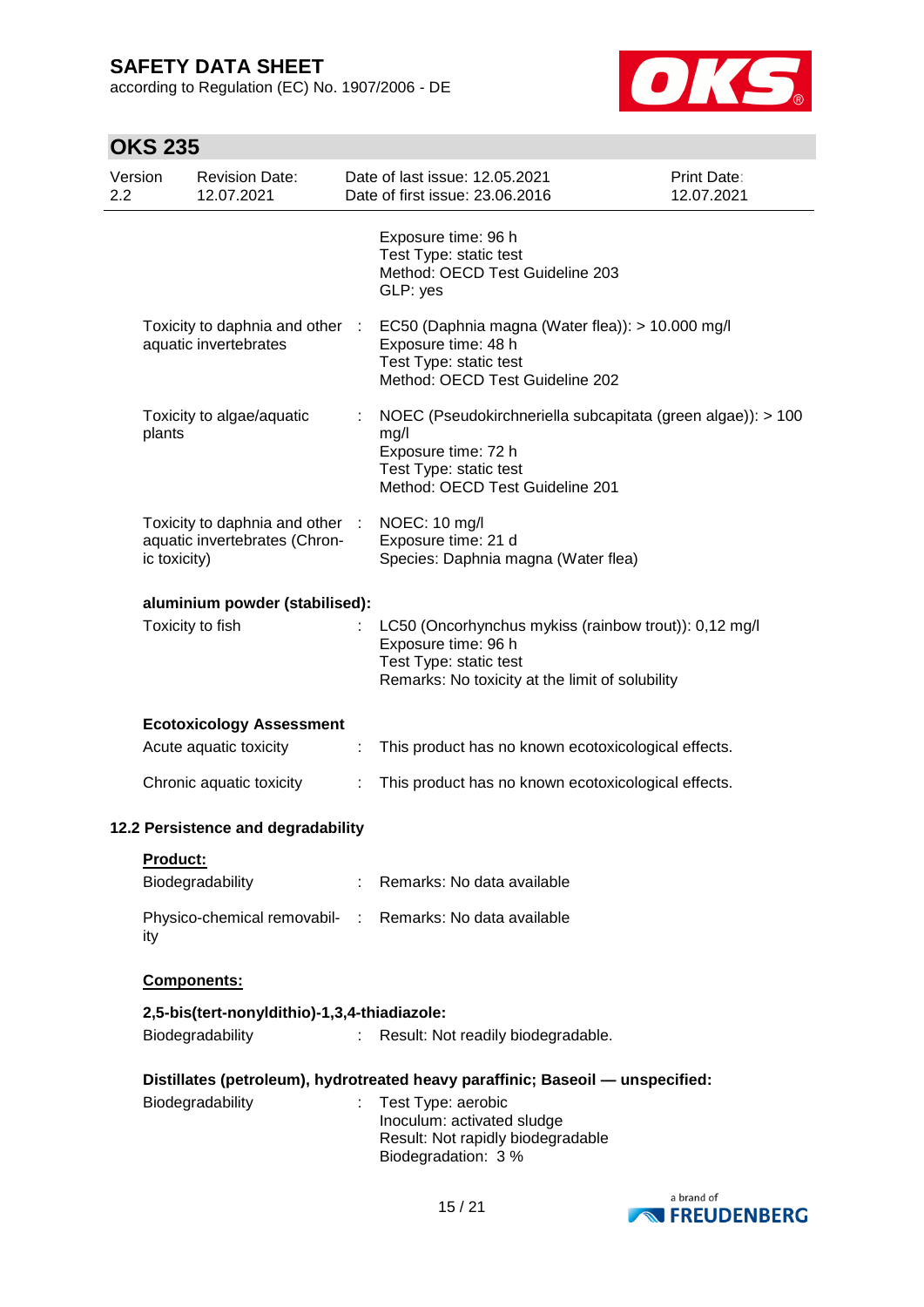according to Regulation (EC) No. 1907/2006 - DE



| Version<br>2.2 |                 | <b>Revision Date:</b><br>12.07.2021        |    | Date of last issue: 12.05.2021<br><b>Print Date:</b><br>Date of first issue: 23.06.2016<br>12.07.2021                                                                                                                   |  |  |
|----------------|-----------------|--------------------------------------------|----|-------------------------------------------------------------------------------------------------------------------------------------------------------------------------------------------------------------------------|--|--|
|                |                 |                                            |    | Exposure time: 28 d<br>Method: OECD Test Guideline 301B<br>GLP: yes                                                                                                                                                     |  |  |
|                |                 |                                            |    | distillates (petroleum), solvent-dewaxed heavy paraffinic:                                                                                                                                                              |  |  |
|                |                 | Biodegradability                           |    | Test Type: aerobic<br>Inoculum: activated sludge<br>Result: Not rapidly biodegradable<br>Biodegradation: 31 %<br>Exposure time: 28 d<br>Method: OECD Test Guideline 301B<br>GLP: yes                                    |  |  |
|                |                 | 12.3 Bioaccumulative potential             |    |                                                                                                                                                                                                                         |  |  |
|                | Product:        |                                            |    |                                                                                                                                                                                                                         |  |  |
|                |                 | <b>Bioaccumulation</b>                     |    | Remarks: This mixture contains no substance considered to<br>be persistent, bioaccumulating and toxic (PBT).<br>This mixture contains no substance considered to be very<br>persistent and very bioaccumulating (vPvB). |  |  |
|                |                 | Components:                                |    |                                                                                                                                                                                                                         |  |  |
|                |                 | Partition coefficient: n-<br>octanol/water | ÷. | Distillates (petroleum), hydrotreated heavy paraffinic; Baseoil - unspecified:<br>log Pow: > 2                                                                                                                          |  |  |
|                |                 | 12.4 Mobility in soil                      |    |                                                                                                                                                                                                                         |  |  |
|                | Product:        |                                            |    |                                                                                                                                                                                                                         |  |  |
|                | Mobility        |                                            |    | Remarks: No data available                                                                                                                                                                                              |  |  |
|                |                 | mental compartments                        |    | Distribution among environ- : Remarks: No data available                                                                                                                                                                |  |  |
|                |                 | 12.5 Results of PBT and vPvB assessment    |    |                                                                                                                                                                                                                         |  |  |
|                | <b>Product:</b> |                                            |    |                                                                                                                                                                                                                         |  |  |
|                | Assessment      |                                            |    | This substance/mixture contains no components considered<br>to be either persistent, bioaccumulative and toxic (PBT), or<br>very persistent and very bioaccumulative (vPvB) at levels of<br>0.1% or higher              |  |  |
|                |                 | Components:                                |    |                                                                                                                                                                                                                         |  |  |
|                |                 |                                            |    | Distillates (petroleum), hydrotreated heavy paraffinic; Baseoil - unspecified:                                                                                                                                          |  |  |
|                | Assessment      |                                            |    | Non-classified vPvB substance. Non-classified PBT sub-<br>stance.                                                                                                                                                       |  |  |

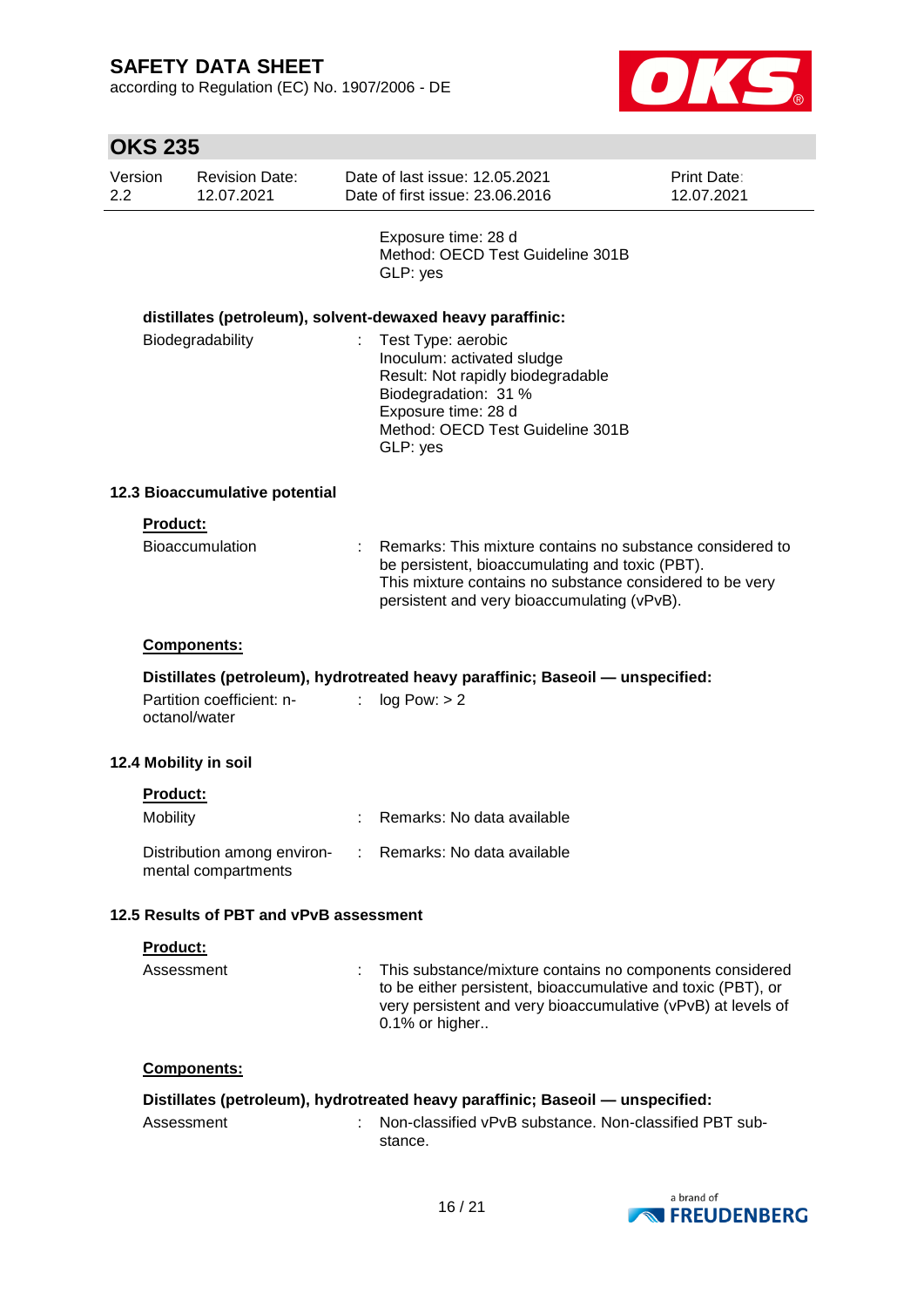according to Regulation (EC) No. 1907/2006 - DE



# **OKS 235**

| <b>Revision Date:</b><br>Version<br>2.2<br>12.07.2021 |                             | Date of last issue: 12.05.2021<br>Date of first issue: 23,06,2016 | <b>Print Date:</b><br>12.07.2021 |  |
|-------------------------------------------------------|-----------------------------|-------------------------------------------------------------------|----------------------------------|--|
| 12.6 Other adverse effects                            |                             |                                                                   |                                  |  |
| <b>Product:</b>                                       |                             |                                                                   |                                  |  |
|                                                       | Endocrine disrupting poten- | The substance/mixture does not contain components consid-         |                                  |  |

| Endocrine disrupting poten-<br>tial    |      | : The substance/mixture does not contain components consid-<br>ered to have endocrine disrupting properties according to<br>REACH Article 57(f) or Commission Delegated regulation<br>(EU) 2017/2100 or Commission Regulation (EU) 2018/605 at<br>levels of 0.1% or higher. |
|----------------------------------------|------|-----------------------------------------------------------------------------------------------------------------------------------------------------------------------------------------------------------------------------------------------------------------------------|
| Additional ecological infor-<br>mation | di l | No information on ecology is available.                                                                                                                                                                                                                                     |

## **SECTION 13: Disposal considerations**

| 13.1 Waste treatment methods |   |                                                                                                                                                                        |
|------------------------------|---|------------------------------------------------------------------------------------------------------------------------------------------------------------------------|
| Product                      | ÷ | Waste codes should be assigned by the user based on the<br>application for which the product was used.                                                                 |
|                              |   | The product should not be allowed to enter drains, water<br>courses or the soil.                                                                                       |
| Contaminated packaging       | ÷ | Packaging that is not properly emptied must be disposed of as<br>the unused product.<br>Dispose of waste product or used containers according to<br>local regulations. |
|                              |   | The following Waste Codes are only suggestions:                                                                                                                        |
| Waste Code                   |   | used product, unused product<br>12 01 12*, spent waxes and fats                                                                                                        |
|                              |   | uncleaned packagings<br>15 01 10, packaging containing residues of or contaminated<br>by hazardous substances                                                          |

### **SECTION 14: Transport information**

### **14.1 UN number**

| <b>ADR</b><br>: Not regulated as a dangerous good<br>: Not regulated as a dangerous good<br><b>RID</b><br>: Not regulated as a dangerous good<br><b>IMDG</b><br>: Not regulated as a dangerous good<br><b>IATA</b> | <b>ADN</b> | : Not regulated as a dangerous good |
|--------------------------------------------------------------------------------------------------------------------------------------------------------------------------------------------------------------------|------------|-------------------------------------|
|                                                                                                                                                                                                                    |            |                                     |
|                                                                                                                                                                                                                    |            |                                     |
|                                                                                                                                                                                                                    |            |                                     |
|                                                                                                                                                                                                                    |            |                                     |

**14.2 UN proper shipping name**

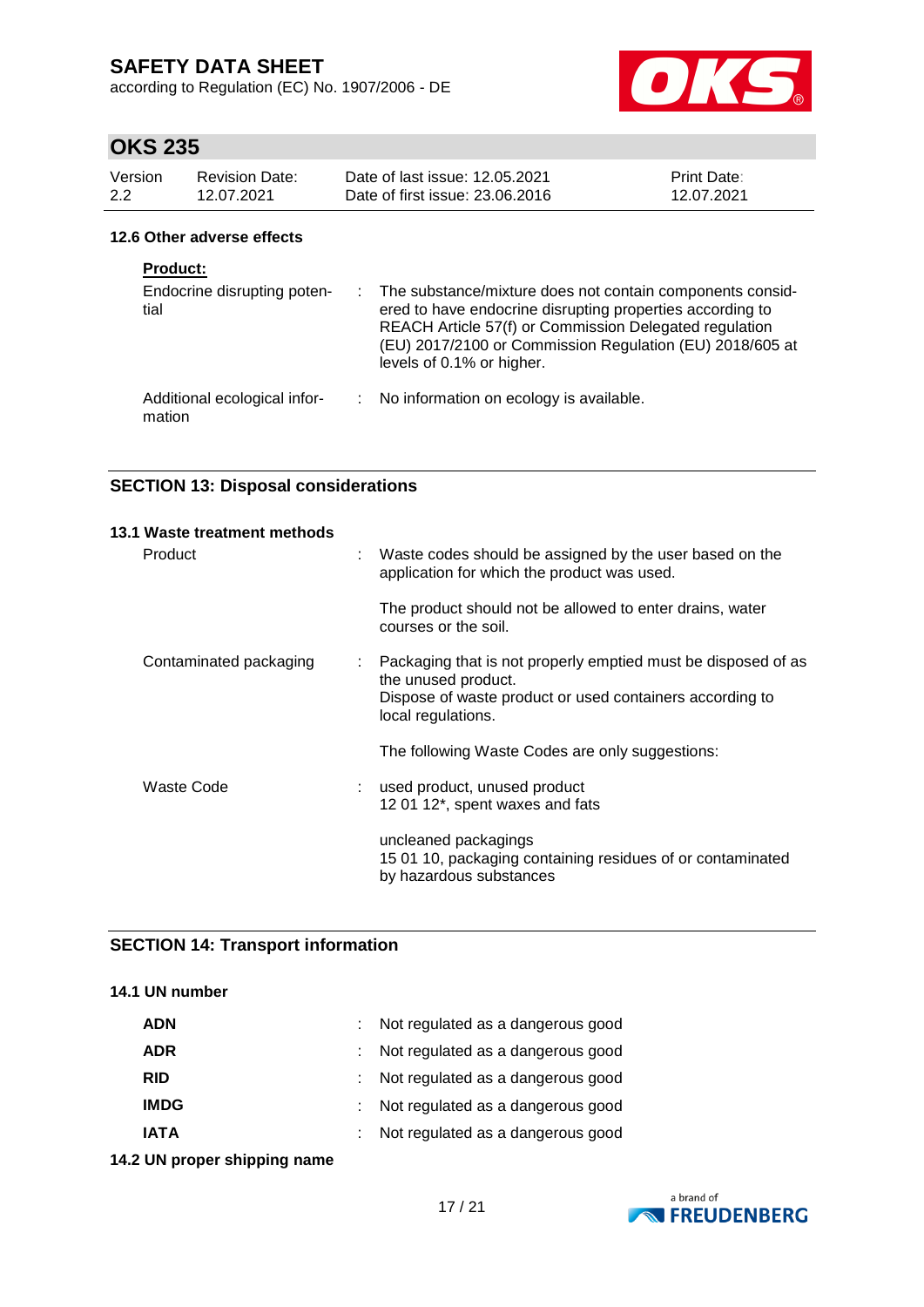according to Regulation (EC) No. 1907/2006 - DE



# **OKS 235**

| Version<br>2.2     |                                                                         | <b>Revision Date:</b><br>12.07.2021 |   | Date of last issue: 12.05.2021<br>Date of first issue: 23.06.2016 | <b>Print Date:</b><br>12.07.2021 |  |
|--------------------|-------------------------------------------------------------------------|-------------------------------------|---|-------------------------------------------------------------------|----------------------------------|--|
|                    |                                                                         |                                     |   |                                                                   |                                  |  |
|                    | <b>ADN</b>                                                              |                                     |   | Not regulated as a dangerous good                                 |                                  |  |
|                    | <b>ADR</b>                                                              |                                     |   | Not regulated as a dangerous good                                 |                                  |  |
|                    | <b>RID</b>                                                              |                                     |   | Not regulated as a dangerous good                                 |                                  |  |
|                    | <b>IMDG</b>                                                             |                                     |   | Not regulated as a dangerous good                                 |                                  |  |
|                    | <b>IATA</b>                                                             |                                     |   | Not regulated as a dangerous good                                 |                                  |  |
|                    |                                                                         | 14.3 Transport hazard class(es)     |   |                                                                   |                                  |  |
|                    | <b>ADN</b>                                                              |                                     | ÷ | Not regulated as a dangerous good                                 |                                  |  |
|                    | <b>ADR</b>                                                              |                                     |   | Not regulated as a dangerous good                                 |                                  |  |
|                    | <b>RID</b>                                                              |                                     |   | Not regulated as a dangerous good                                 |                                  |  |
|                    | <b>IMDG</b>                                                             |                                     |   | Not regulated as a dangerous good                                 |                                  |  |
|                    | <b>IATA</b>                                                             |                                     |   | Not regulated as a dangerous good                                 |                                  |  |
| 14.4 Packing group |                                                                         |                                     |   |                                                                   |                                  |  |
|                    | <b>ADN</b>                                                              |                                     |   | Not regulated as a dangerous good                                 |                                  |  |
|                    | <b>ADR</b>                                                              |                                     |   | Not regulated as a dangerous good                                 |                                  |  |
|                    | <b>RID</b>                                                              |                                     |   | Not regulated as a dangerous good                                 |                                  |  |
|                    | <b>IMDG</b>                                                             |                                     |   | Not regulated as a dangerous good                                 |                                  |  |
|                    |                                                                         | <b>IATA (Cargo)</b>                 |   | Not regulated as a dangerous good                                 |                                  |  |
|                    |                                                                         | IATA (Passenger)                    |   | Not regulated as a dangerous good                                 |                                  |  |
|                    |                                                                         | <b>14.5 Environmental hazards</b>   |   |                                                                   |                                  |  |
|                    | <b>ADN</b>                                                              |                                     |   | Not regulated as a dangerous good                                 |                                  |  |
|                    | <b>ADR</b>                                                              |                                     |   | Not regulated as a dangerous good                                 |                                  |  |
|                    | <b>RID</b>                                                              |                                     |   | Not regulated as a dangerous good                                 |                                  |  |
|                    | <b>IMDG</b>                                                             |                                     |   | Not regulated as a dangerous good                                 |                                  |  |
|                    |                                                                         | <b>IATA (Passenger)</b>             |   | Not regulated as a dangerous good                                 |                                  |  |
|                    |                                                                         | <b>IATA (Cargo)</b>                 |   | Not regulated as a dangerous good                                 |                                  |  |
|                    |                                                                         | 14.6 Special precautions for user   |   |                                                                   |                                  |  |
|                    |                                                                         | Not applicable                      |   |                                                                   |                                  |  |
|                    | 14.7 Transport in bulk according to Annex II of Marpol and the IBC Code |                                     |   |                                                                   |                                  |  |
|                    | Remarks                                                                 |                                     |   | Not applicable for product as supplied.                           |                                  |  |

### **SECTION 15: Regulatory information**

#### **15.1 Safety, health and environmental regulations/legislation specific for the substance or mixture**

REACH - Candidate List of Substances of Very High Concern for Authorisation (Article 59).

: This product does not contain substances of very high concern (Regu-

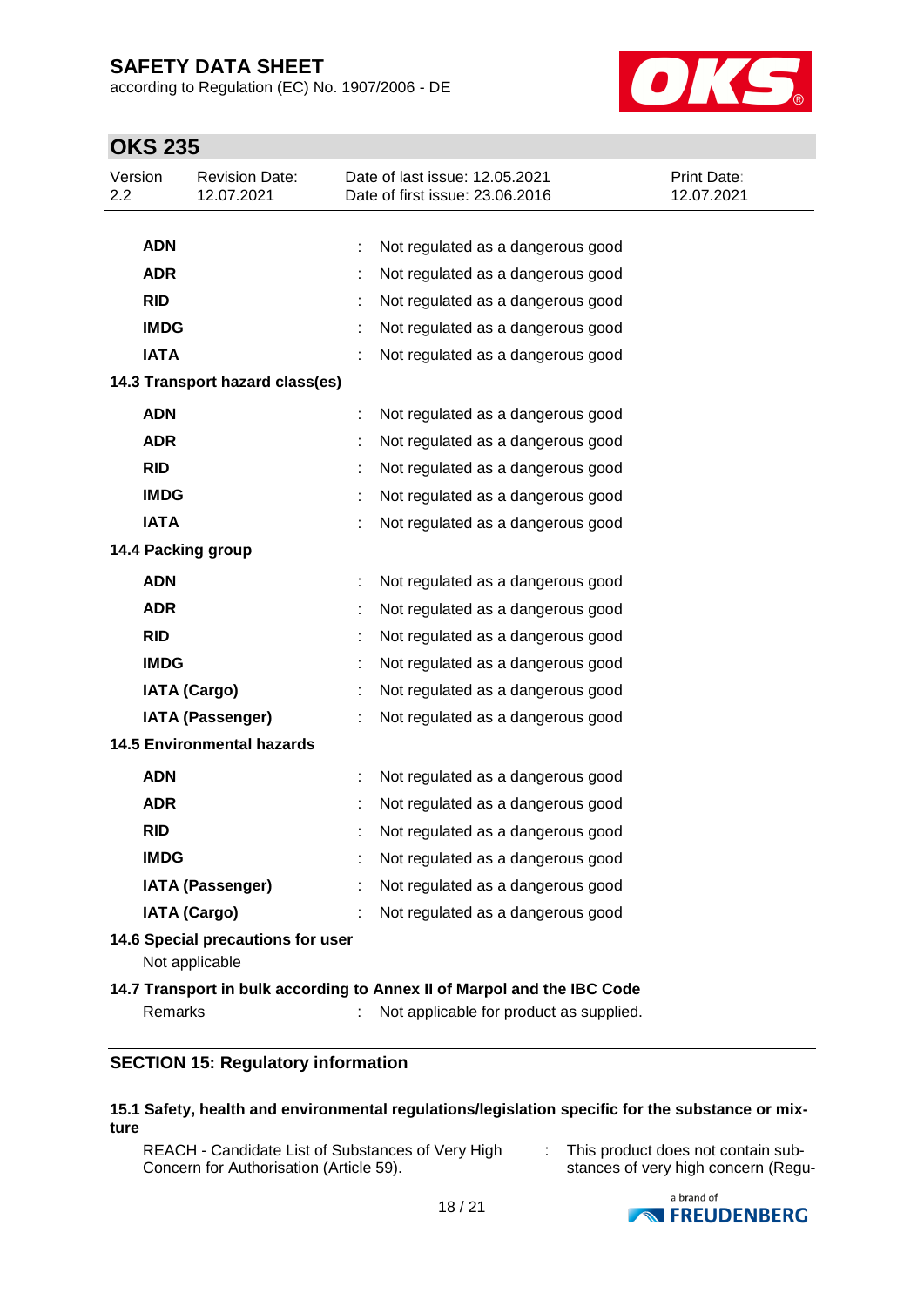according to Regulation (EC) No. 1907/2006 - DE



| <b>OKS 235</b> |  |
|----------------|--|
|----------------|--|

| Version<br>2.2 | <b>Revision Date:</b><br>12.07.2021    | Date of last issue: 12.05.2021<br>Date of first issue: 23.06.2016                                                                                   |   | Print Date:<br>12.07.2021                                                                        |
|----------------|----------------------------------------|-----------------------------------------------------------------------------------------------------------------------------------------------------|---|--------------------------------------------------------------------------------------------------|
|                | (Annex XIV)                            | REACH - List of substances subject to authorisation                                                                                                 |   | lation (EC) No 1907/2006 (REACH),<br>Article 57).<br>Not applicable                              |
|                | plete the ozone layer                  | Regulation (EC) No 1005/2009 on substances that de-                                                                                                 |   | Not applicable                                                                                   |
|                | tants (recast)                         | Regulation (EU) 2019/1021 on persistent organic pollu-                                                                                              |   | Not applicable                                                                                   |
|                | of dangerous chemicals                 | Regulation (EC) No 649/2012 of the European Parlia-<br>ment and the Council concerning the export and import                                        |   | Not applicable                                                                                   |
|                | preparations and articles (Annex XVII) | REACH - Restrictions on the manufacture, placing on<br>the market and use of certain dangerous substances,                                          | ÷ | Not applicable                                                                                   |
|                | explosives precursors                  | Regulation (EU) 2019/1148 on the marketing and use of                                                                                               |   |                                                                                                  |
|                | ing obligations.                       | Acquisition, introduction, possession or use of the explo-<br>sive precursor by the general public is subject to report-                            |   | aluminium powder (stabilised)<br>(ANNEX II)                                                      |
|                |                                        | major-accident hazards involving dangerous substances.<br>Not applicable                                                                            |   | Seveso III: Directive 2012/18/EU of the European Parliament and of the Council on the control of |
|                | Water contaminating class<br>(Germany) | WGK 1 slightly hazardous to water                                                                                                                   |   | Classification according to AwSV, Annex 1 (5.2)                                                  |
|                | TA Luft List (Germany)                 | Total dust:<br>others: 6,74 %                                                                                                                       |   |                                                                                                  |
|                |                                        | Inorganic substances in powdered form:<br>Not applicable<br>Not applicable<br>Organic Substances:<br>portion Class $1: < 0.01$ %<br>others: 73,07 % |   | Inorganic substances in vapour or gaseous form:                                                  |
|                |                                        | Carcinogenic substances:<br>Not applicable<br>Mutagenic:<br>Not applicable<br>Toxic to reproduction:<br>Not applicable                              |   |                                                                                                  |

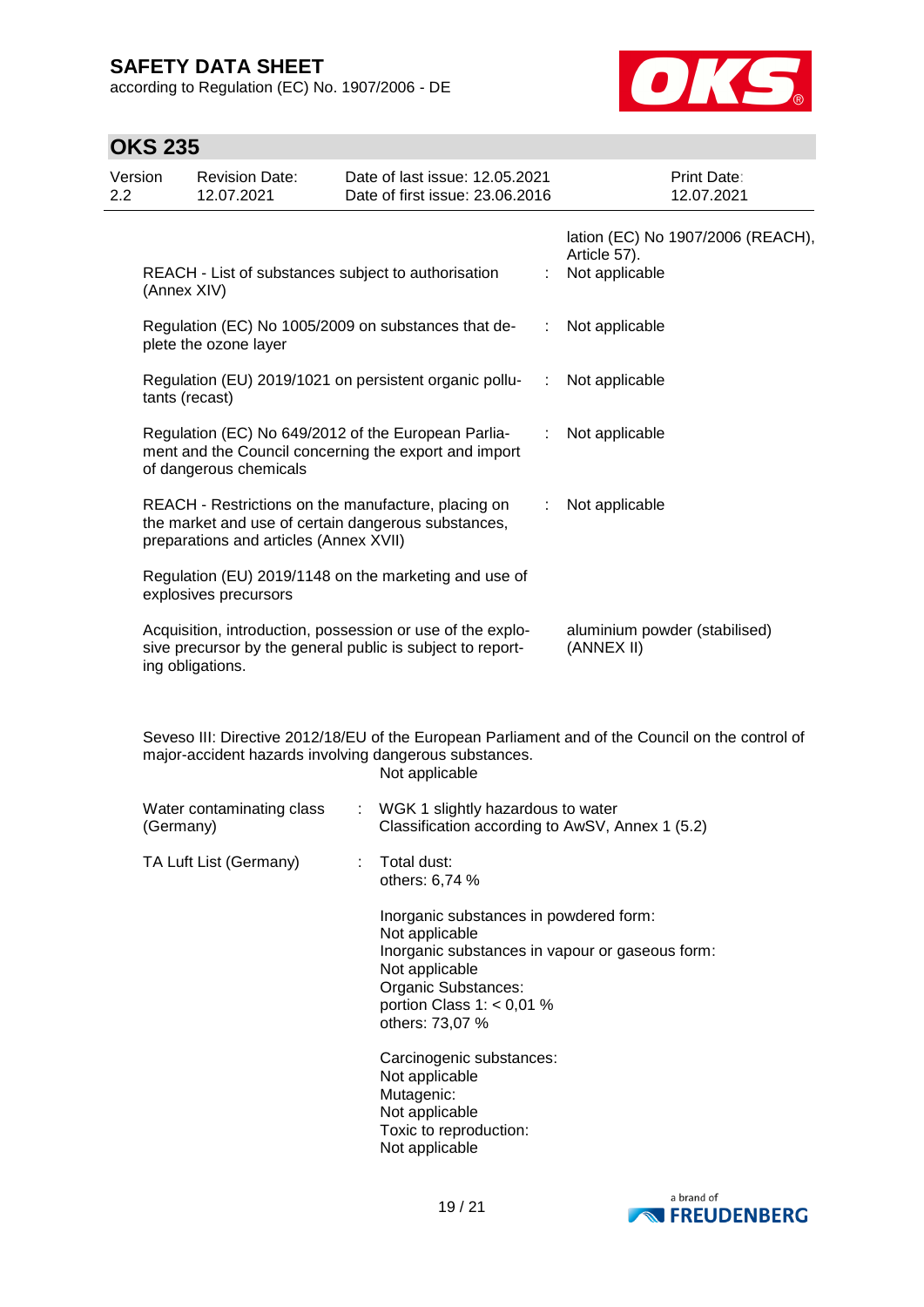according to Regulation (EC) No. 1907/2006 - DE



## **OKS 235**

| Version | <b>Revision Date:</b>      | Date of last issue: 12.05.2021                                                                                                      | <b>Print Date:</b> |
|---------|----------------------------|-------------------------------------------------------------------------------------------------------------------------------------|--------------------|
| 2.2     | 12.07.2021                 | Date of first issue: 23.06.2016                                                                                                     | 12.07.2021         |
|         | Volatile organic compounds | Directive 2010/75/EU of 24 November 2010 on industrial<br>emissions (integrated pollution prevention and control)<br>Not applicable |                    |

### **15.2 Chemical safety assessment**

This information is not available.

### **SECTION 16: Other information**

|  |  | <b>Full text of H-Statements</b> |
|--|--|----------------------------------|
|  |  |                                  |

| H228 | : Flammable solid.                                   |
|------|------------------------------------------------------|
| H319 | : Causes serious eve irritation.                     |
| H335 | : May cause respiratory irritation.                  |
| H412 | : Harmful to aquatic life with long lasting effects. |

### **Full text of other abbreviations**

Note L **interpresent in the classification as a carcinogen need not apply if it can be** shown that the substance contains less than 3 % DMSO extract as measured by IP 346 "Determination of polycyclic aromatics in unused lubricating base oils and asphaltene free petroleum fractions - Dimethyl sulphoxide extraction refractive index method", Institute of Petroleum, London. This note applies only to certain complex oil-derived substances in Part 3. DE TRGS 900 : Germany. TRGS 900 - Occupational exposure limit values. TRGS 903 : TRGS 903 - Biological limit values DE TRGS 900 / AGW : Time Weighted Average

ADN - European Agreement concerning the International Carriage of Dangerous Goods by Inland Waterways; ADR - European Agreement concerning the International Carriage of Dangerous Goods by Road; AIIC - Australian Inventory of Industrial Chemicals; ASTM - American Society for the Testing of Materials; bw - Body weight; CLP - Classification Labelling Packaging Regulation; Regulation (EC) No 1272/2008; CMR - Carcinogen, Mutagen or Reproductive Toxicant; DIN - Standard of the German Institute for Standardisation; DSL - Domestic Substances List (Canada); ECHA - European Chemicals Agency; EC-Number - European Community number; ECx - Concentration associated with x% response; ELx - Loading rate associated with x% response; EmS - Emergency Schedule; ENCS - Existing and New Chemical Substances (Japan); ErCx - Concentration associated with x% growth rate response; GHS - Globally Harmonized System; GLP - Good Laboratory Practice; IARC - International Agency for Research on Cancer; IATA - International Air Transport Association; IBC - International Code for the Construction and Equipment of Ships carrying Dangerous Chemicals in Bulk; IC50 - Half maximal inhibitory concentration; ICAO - International Civil Aviation Organization; IECSC - Inventory of Existing Chemical Substances in China; IMDG - International Maritime Dangerous Goods; IMO - International Maritime Organization; ISHL - Industrial Safety and Health Law (Japan); ISO - International Organisation for Standardization; KECI - Korea Existing Chemicals Inventory; LC50 - Lethal Concentration to 50 % of a test population; LD50 - Lethal Dose to 50% of a test population (Median Lethal Dose); MARPOL -